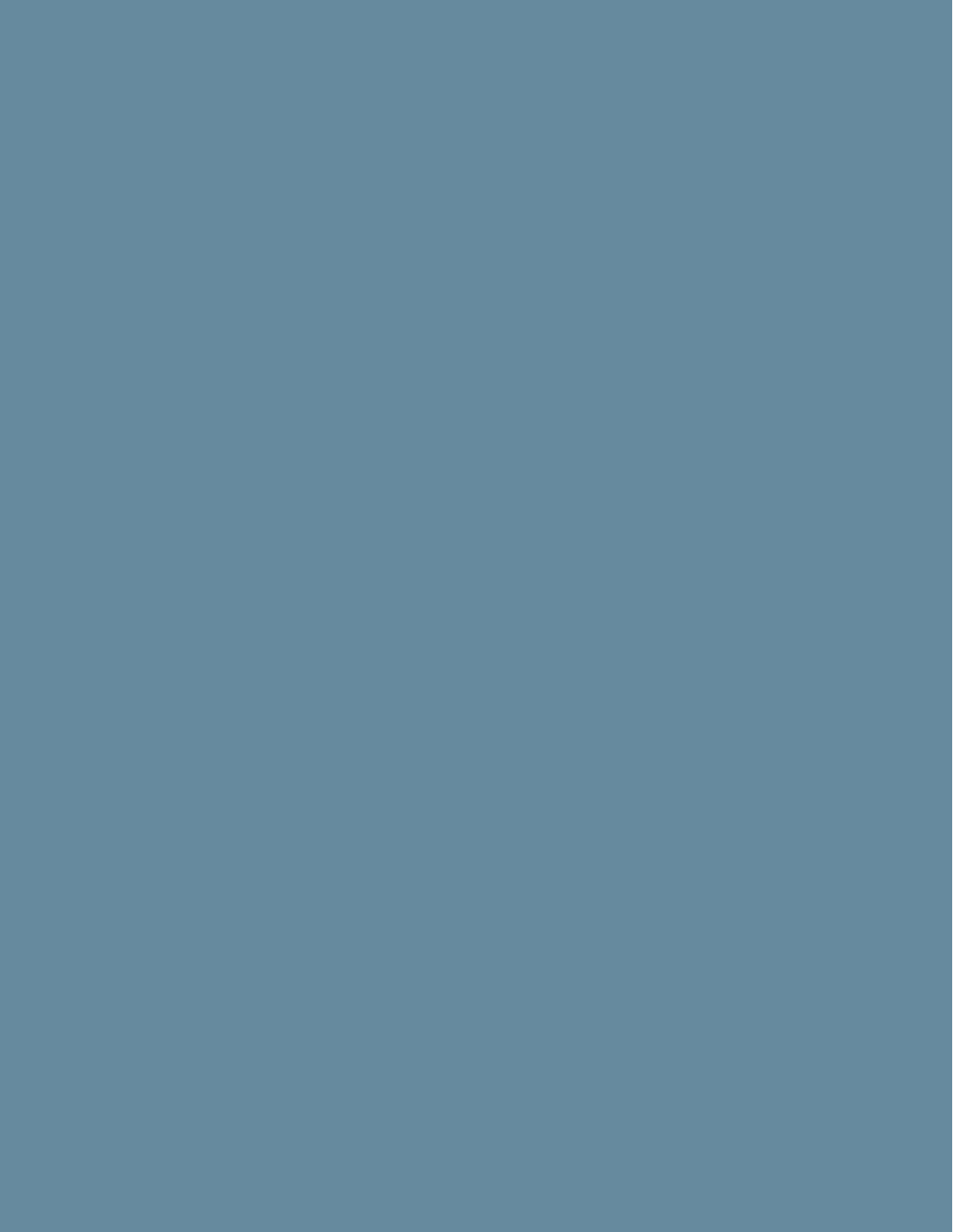## **PERIODONTOLOGY AS A SPECIALTY**

Periodontology is one of the nine dental specialties recognized by the American Dental Association. Periodontics is that specialty of dentistry, which encompasses the prevention, diagnosis, and treatment of diseases of the supporting and surrounding tissues of the teeth or their substitutes and the maintenance of the health, function and esthetics of these structures.

The specialist in Periodontology is an expert in the prevention, diagnosis, and treatment of diseases of the supporting and surrounding tissues of the teeth or their substitutes, regeneration of lost components of the periodontium, and the maintenance of the health, function and esthetics of these structures and tissues.

The American Board of Periodontology (the 'ABP') was organized by The American Academy of Periodontology (the 'Academy') in 1939. The mission of the American Board of Periodontology is to advance the art and science of Periodontics and elevate the quality of periodontal care through the examination, certification, and recertification of periodontists and by encouraging the achievement and maintenance of Diplomate status.

- Encourage Periodontists to pursue the Board Certification process.
- Administer a Recertification process to assure continued professional development
- Elevate the quality of care in the specialty of Periodontics.
- Collaborate with other entities and organizations to improve the profession of Dentistry.

# **Thussion**<br>
vision

The mission of the American Board of Periodontology is to certify the achievement of in-depth knowledge and proficiency in the full scope of periodontology and dental implant surgery through examination and periodic recertification.

To accomplish its major mission, the Certification process is divided into three phases:

- 1. Periodontists must pass the Qualifying Examination to become eligible to apply for the Oral Examination.
- 2. Candidates become Board Certified and Diplomates of the Board when they successfully complete the Qualifying and Oral Examination.
- 3. In order to maintain a high level of competency and active certification, Diplomates of the Board must recertify every six years by obtaining 60 points of Continuing Education and completion of the on-line Self Study Recertification Program.

The activities of the American Board of Periodontology conform to the "Requirements for Recognition of Dental Specialties and National Certifying Boards for Dental Specialists" of the Council on Dental Education and Licensure of the American Dental Association.

The vision of the American Board of Periodontology is that all periodontists achieve Board certification and that diplomates of the Board are universally recognized by the public, the dental profession, the medical community, and third-party payers as the preferred providers of periodontal and dental implant surgical care.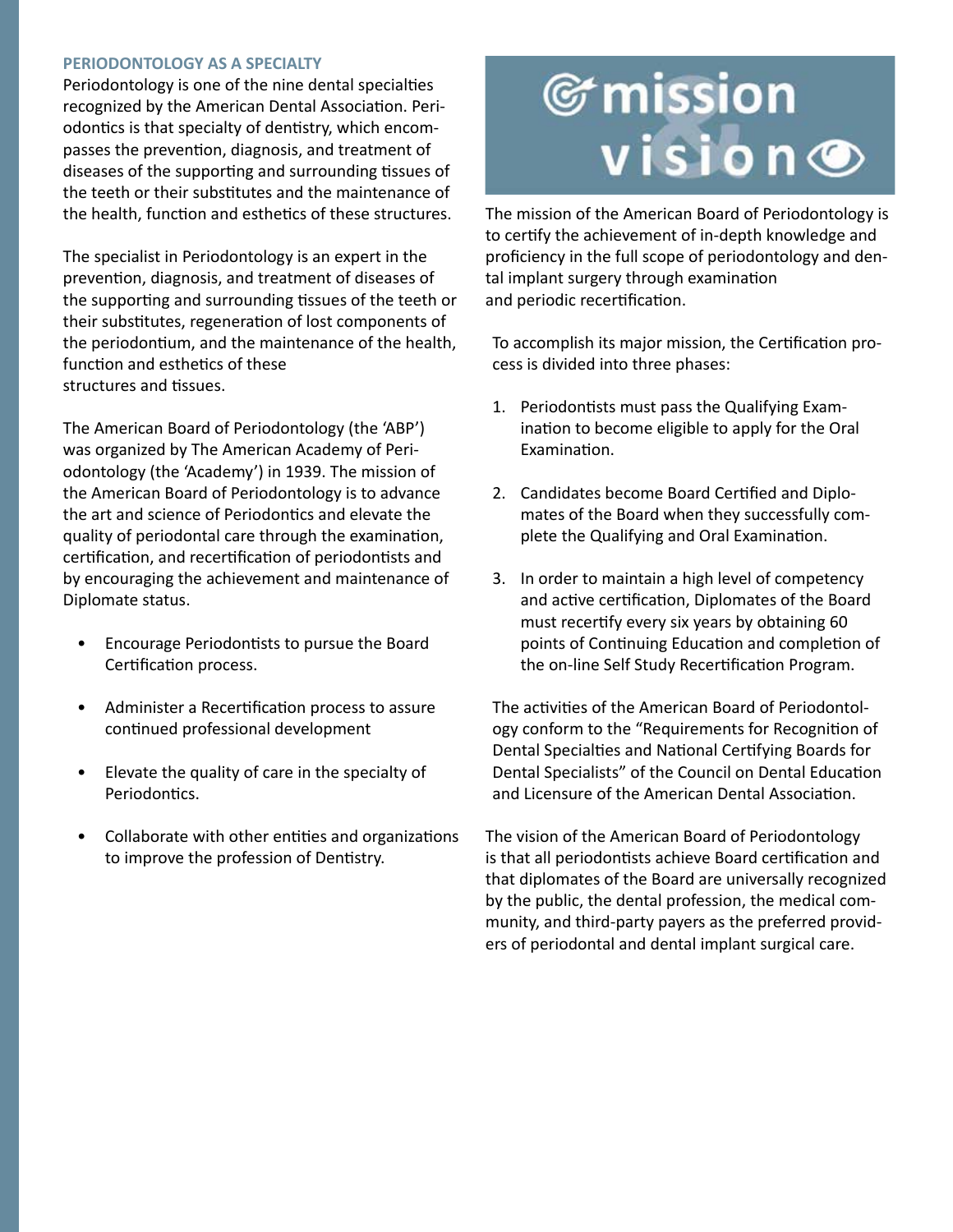## **EXAM COMPOSITION**

he Qualifying Examination is a multiple choice, computer-based test that covers a broad range of information relating to the science and practice of periodontology. Subject areas include basic science,oral medicine/oral pathology, periodontal histology/ periodontal pathology, epidemiology/statistics, and evidence-based clinical practice.

A computer Based Test Tutorial is available at www. MeasurementResearch.com. Click the "Specialty Board Exams and Computer Based Testing" link to obtain general information about computer-based testing and answers to frequently asked questions, as well as practice taking an exam using Computer Based Testing.

## **EXAM DATES AND LOCATION**

The Qualifying Exam will be conducted yearly. It may be taken on one day at regional testing centers. Information regarding currently available testing center locations can be found on the web at www.pearsonvue. com or by calling the Board office at 410-437-3749. When possible, the examination will be offered on 2-5 consecutive days and candidates may select their testing center on a first come, first serve basis.

## **EXAM APPLICATION PROCESS**

You will need to complete the Qualifying Exam Application Form, Qualifying Examination Attestation Form, and Qualifying Exam Credentials Form which may be downloaded from the Board's website at www. abperio.org. Make sure all documents are signed and dated and all questions are answered. The Application, Attestation, Credentials Form and evidence of completion of an accredited program must accompany the application fee of \$850.00 US and must be submitted by June 15th.

Evidence of successful completion of an ADA accredited program in Periodontics must be submitted with your application. This consists of a copy of your certificate or an official letter signed by the program director and the dean (or equivalent administrative officer) that specifies:

"successful completion of an educational program in Periodontology, which is accredited by the Commission on Dental Accreditation".

Acceptance of submitted documentation is at the sole discretion of the Board.



Candidates unable to obtain verification of successful completion of their program due to research requirements (M.S., M.S.D.) or clinical requirements must have their program director submit the following statement with the program director's signature:

"It is anticipated that Dr. \_\_\_\_\_\_\_\_\_\_\_ will satisfy all requirements and successfully complete the program in Periodontics prior to the ABP Qualifying Exam".

Under these circumstances candidates will be permitted to take the Qualifying Exam and receive their results. However, candidates must submit evidence of successful completion of their program (certificate or letter stating they HAVE successfully completed their program signed by BOTH the Program Director and the Dean (or equivalent administrative officer) before applying for and taking the Oral Exam. Acceptance of submitted documentation is at the sole discretion of the Board.

## **OBTAINING APPLICATION FORMS**

- 1. Download at ABP website at www.abperio.org
- 2. Calling the Board office at (410) 647-1324
- 3. Request via email info@abperio.org

## **NOTIFICATION OF APPLICATION STATUS**

Candidates will receive e-mail notification of receipt of application, fees, and enclosures.

## **TESTING CENTERS**

The Board will provide Pearson Vue with the names of accepted candidates. Accepted candidates will be able to register at specific testing centers after Pearson receives notification from the Board office of approved candidates prior to the examination date.

Candidates must acquire a username and password before they can schedule an appointment to take an exam. We recommend using the first initial of your first name, first initial of your middle name, and full last name for the username. The password can be anything under 40 characters.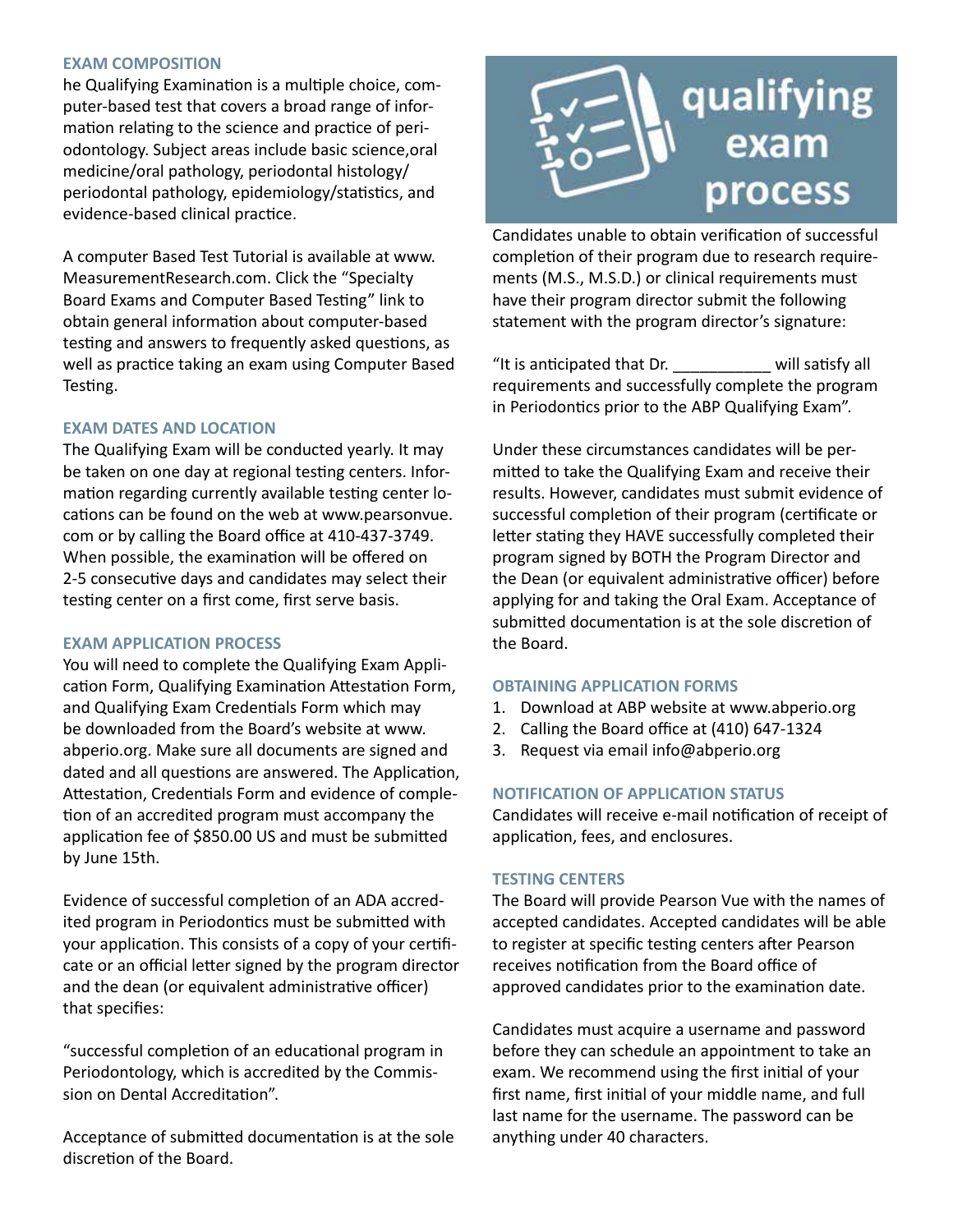

After receiving confirmation of your username and password, which can take up to 24 hours, the candidate can schedule, reschedule and cancel exams via the Internet. Candidates may also check their status, change their password, check which exams are offered and look up testing center

locations. Candidates may access this information by visiting the Pearson Vue website at: www.pearsonvue.com/abp

## **REQUEST A USERNAME & PASSWORD**

- 1. Call Pearson VUE to receive your username and password at 1-877-435-1414, Ext 6; or
- 2. Go to the Board's landing page: http://www.pearsonvue.com/abp; Click on "Create a Web Account" and enter demographic information (note all fields with \* are required). Entering a candidate's e-mail address is not mandatory, but STRONGLY RECOM-MENDED, so candidates will receive their confirmation letter via e-mail.

**NOTE:** The candidate will receive an e-mail with their username and password within 24 hours.

## **SCHEDULING AN EXAM APPOINTMENT**

- 1. Go to http://www.pearsonvue.com/abp
- 2. Click "schedule or reschedule an exam online.
- 3. Enter user name and password to sign-in
- 4. Select appropriate exam name abbreviation for which you are authorized
- 5. Select the language of the exam (all exams will be given in English only)Select Testing Center (a listing of all Pearson Professional Testing Centers will appear for the State the individual resides in).
- 6. Search available dates and times to schedule an exam.
- 7. Choose an appointment from the search of dates and times.
- 8. A confirmation screen including the exam name, appointment date, time, and testing center location will appear.
- 9. A confirmation letter will also be sent via email to the candidate.

## **CONFIRMATION OF APPOINTMENT**

After registration for an appointment is complete,the candidate will receive a confirmation letter via e-mail, fax or postal mail. Due to system limitations, Pearson Vue is not able to receive copies of faxed or mailed confirmation letters.



Exam candidates are required to agree to the following confidentiality agreement:

"I understand that the Board wishes to keep all test questions confidential so that they will not become available to future examinees, who may thereby obtain an unfair advantage. Accordingly, I agree not to retain the examination and not to discuss the questions or answers with anyone other than those who have taken this examination with me. I further understand that this examination is copyrighted work of the Board and that copying of any questions in any form constitutes infringements of the Board's copyright."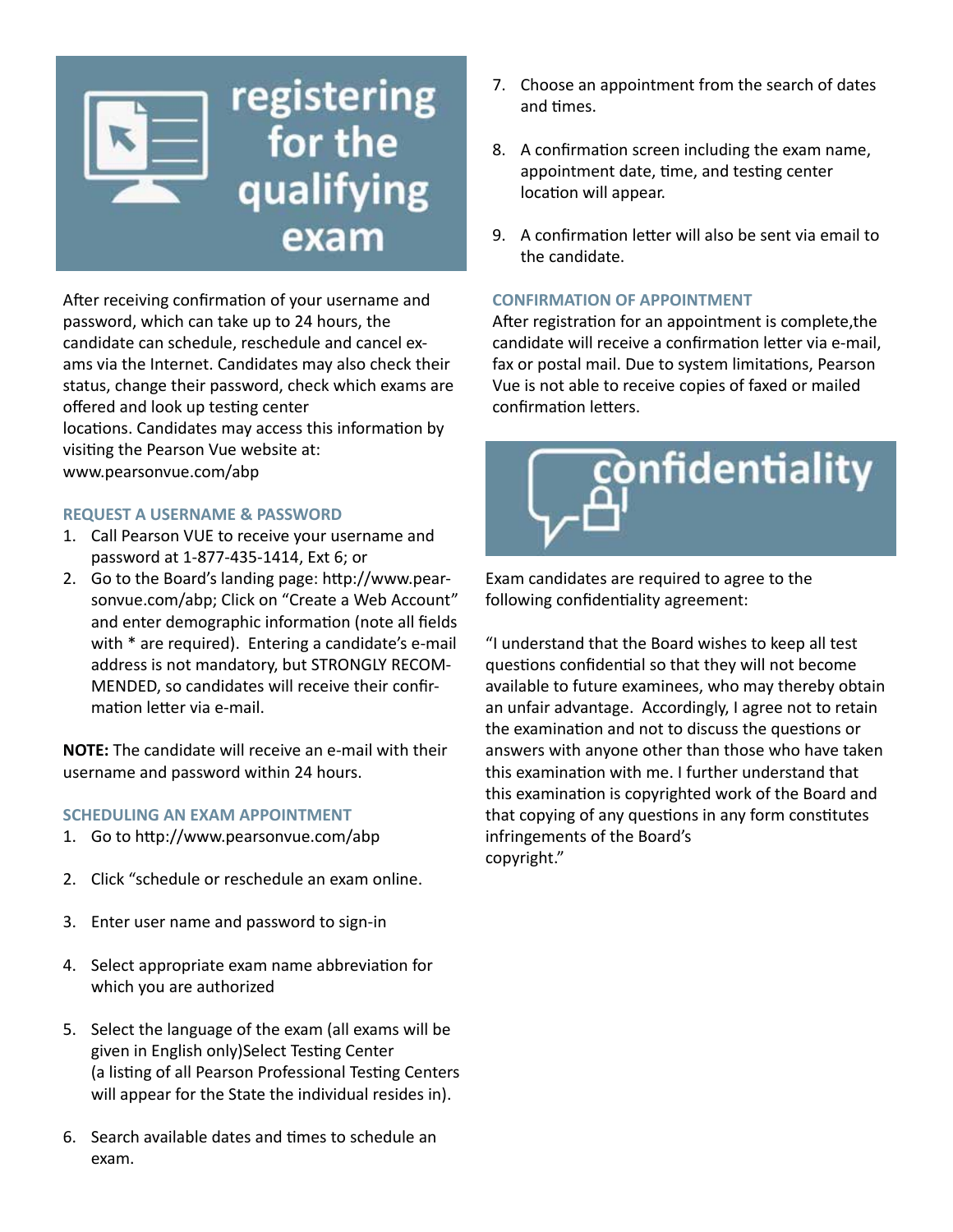# scoring & reporting results for the qualifying exam



## **EVALUATION AND NOTIFICATION**

Evaluation of performance is criterion based and done in consultation with Measurement Research Associates, Inc. Examination results will be sent in writing to the candidate by postal mail approximately 8 weeks following the close of the exam session. Only notification of success or failure is provided to candidates; no specific grades are reported.

Candidates are solely responsible for notifying the Board office of any change in mailing address, to ensure the timely delivery of results.

Please note, examination results will not be provided over the phone, by facsimile, or email. Candidates who fail the exam may discuss results with the Executive Director of Examinations by calling the Board office to schedule an appointment.

Exam questions are not released, and all questions are copyrighted by The American Board of Periodontology.

## **FAILING THE QUALIFYING EXAM**

Candidates who are not successful in passing the Qualifying Exam may reapply by submitting a completed application and the reapplication fee of \$850 by the published deadline for the next exam administration. No applications fees will be refunded to failing the Qualifying Exam.

## **PASSING THE QUALIFYING EXAM - NEXT STEPS**

Candidates who pass the Qualifying Exam must complete the Oral Exam within two (2) years from the year the Qualifying Exam was successfully completed unless an extension is granted.

## **EXTENSION OF ELIGIBILITY**

A request for a one-year extension to complete the Oral Exam may be made in writing to the Board office and must be received by October 31st of the year prior to eligibility expiration (i.e. Eligibility expiration of 2013; request for Eligibility extension must be received by October 31,2012).

The Executive Director of Examinations will approve extensions for qualified candidates without Board action. Questionable requests will be considered by the Board.

Requests will be granted only when in the Board's judgment the candidate was prevented from taking the Oral Exam due to extreme extenuating circumstances. A maximum of one request will be considered by the Board.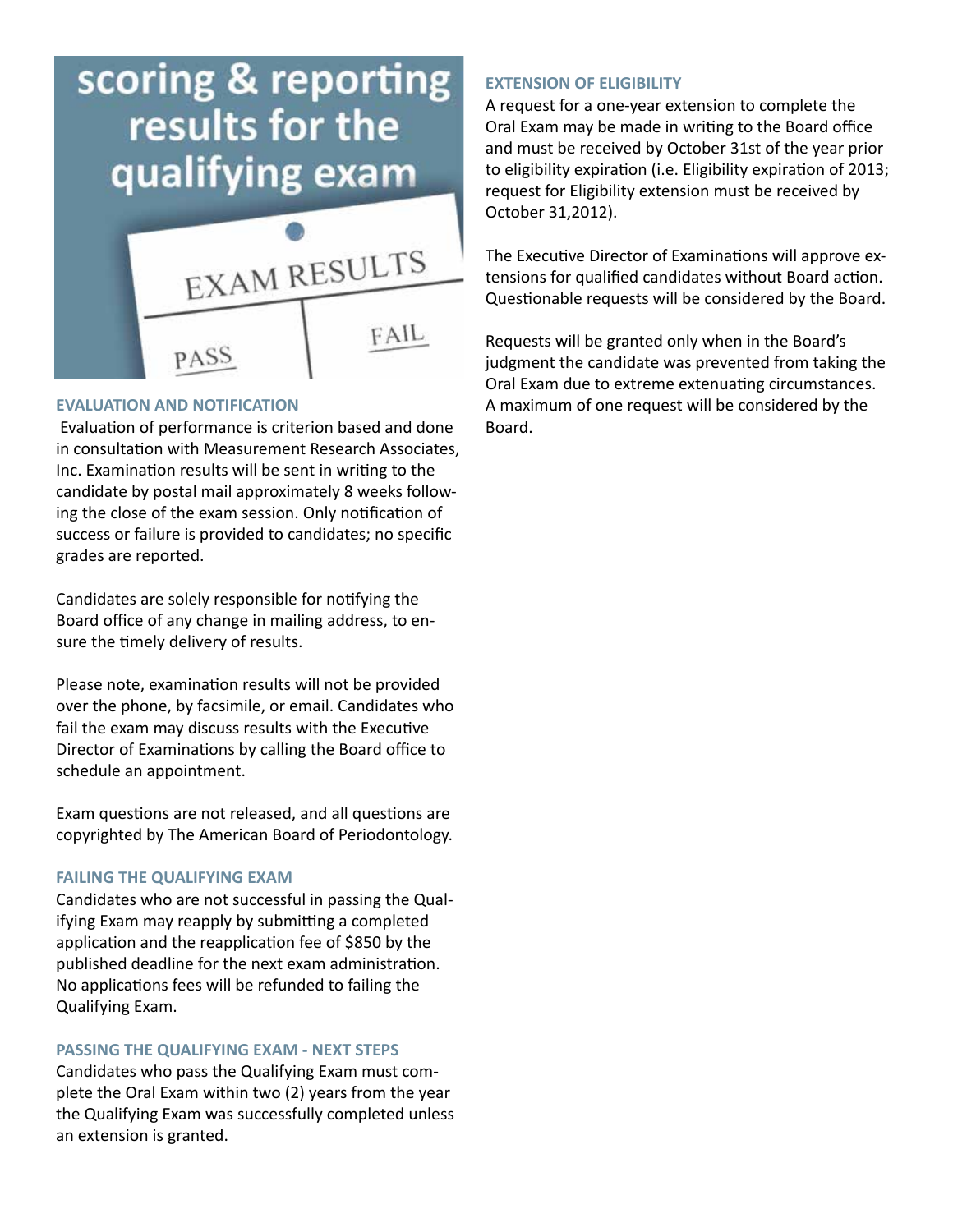

## A**BOUT THE QUALIFYING EXAM**

The Qualifying Exam is a multiple choice, computer-based test that covers a broad range of information relating to the science and practice of periodontology. Subject areas include basic science, oral medicine/ oral pathology, periodontal histology/periodontal pathology, epidemiology/statistics, and evidence-based clinical practice.

The Qualifying Exam is conducted annually, typically in August, at regional testing centers. The exam is typically made available for 2-5 business days.

## **THE EXAM BLUEPRINT/CONTENT OUTLINE**

The following specifications represent the categories of the knowledge base considered by the Board to be important in the science of Periodontology and/or relevant to the proficient practice of periodontics. The items developed according to these specifications for inclusion in each examination represent a consistent sampling of Periodontology and reflect subject matter beyond the predoctoral curriculum. Basic science content will be included to the extent that it addresses the scientific basis for diagnostic and therapeutic skills required in clinical application and the future advance of the specialty.

I. Basic Science

## A. Anatomy

- 1. Gross surgical anatomy
- 2. Microanatomy
- 3. Ultrasturctual anatomy
- 4. Growth and pathology
- B. Biochemistry-Physiology
	- 1. Biochemistry
		- a) Connective tissue
		- b) Hard tissue
		- c) Cell biology
		- d) Inflammation
	- 2. Physiology
		- a) Cardiovascular
		- b) Endocrine
		- c) Neural
- d) Other
- C. Immunology
	- 1. Anatomy of the immune system
	- 2. Humoral and complement
	- 3. Cell mediated
	- 4. Immune deficiencies
- D. Microbiology
	- 1. Biology of microorganisms
		- a) Bacteria
		- b) Viruses
	- 2. Pathogenic mechanisms
- E. Pharmacology
	- 1. Antimicrobials
		- a) systemic agents
		- b) local agents
		- 2. Narcotics and analgesics
		- 3. Cardiovascular
		- 4. Emergency Drugs
		- 5. Drug interactions
- F. Molecular Biology
- G. Genetics
- II. Clinical
- A. Diagnosis
	- 1. Medical and dental history
	- 2. Clinical findings/interpretation
	- 3. Diagnostic techniques
		- a) Probing
		- b) Radiology/imaging
		- c) Crevicular fluid
		- d) Disease activity
		- e) Microbiologic findings
		- 4. Pulpal-periodontal pathology
- B. Etiology
	- 1. Plaque
	- 2. Local factors
	- 3. Occlusion
	- 4. Iatrogenic factors
	- 5. Tobacco products
- C. Prognosis
- D. Treatment Planning
- E. Therapy
	- 1. Plaque control, behavioral modification, devices
	- 2. Non-surgical
		- a) Root planing
			- b) Systemic/local adjuncts
	- 3. Occlusal therapy
	- 4. Periodontic-Orthodontic therapy
	- 5. Surgical therapy
		- a) Gingivectomy and gingivoplasty
		- b) Gingival attachment procedures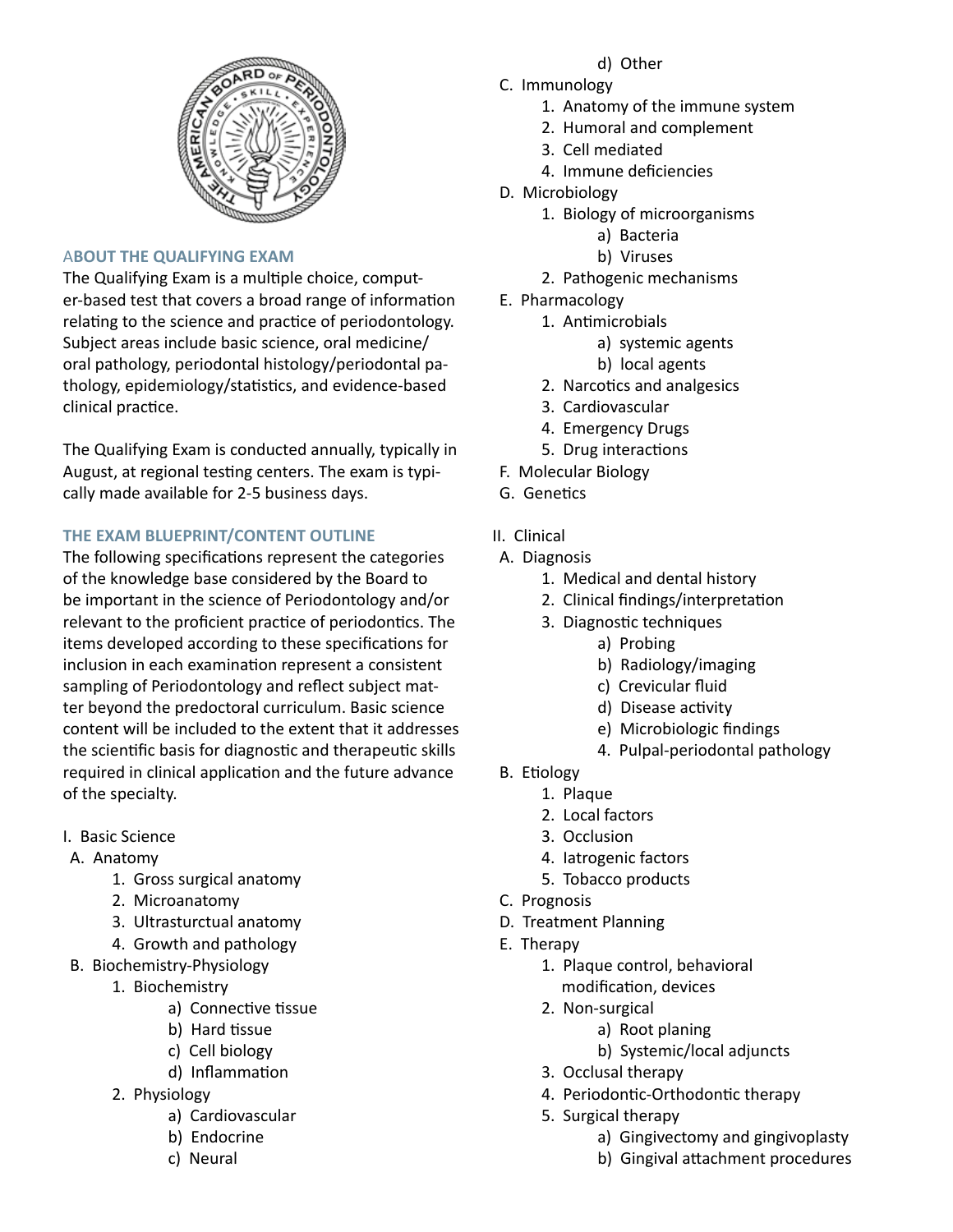c) Regeneration or replacement of periodontal supporting structures

(GTR)

- d) Osseous resection
	- (1) treating disease
	- (2) functional and esthetic crown lengthening
- e) Mucogingival procedures
	- and flap management
- f) Tooth/Root resection and furcation management
- - g) Perioplastic surgery
- 6. Guided bone regeneration
	- a) Alveolar ridge augmentation
	- b) Sinus augmentation
	- c) Tooth socket preservation
- 7. Dental implants
- F. Maintenance
- III. Oral Pathology and Oral Medicine
- A. Ulcers and vesicular-bullous lesions
- B. Hypersensitivity reactions
- C. Discolorations and Pigmentation
- D. Neoplasms
	- 1. Malignant
	- 2. Non-malignant
- E. Infections
- F. Syndromes
- G. Endocrine
- H. Oral manifestations of systemic disease
- I. Laboratory tests
- IV. Periodontal Histology and Pathology
- A. Gingivitis
	- 1. Plaque related
	- 2. Non-plaque related
- B. Periodontitis
	- 1. Chronic periodontitis
	- 2. Aggressive periodontitis
	- 3. Periodontitis associated with systemic disease
- C. Necrotizing Periodontal Diseases
	- 1. Necrotizing ulcerative gingivitis
	- 2. Necrotizing ulcerative periodontitis
- D. Mucogingival Deformities
	- 1. Recession
	- 2. Ridge defects
- E. Abscesses of the periodontium
	- 1. Periodontal and Gingival abscesses
- F. Occlusal trauma
- G. Gingival enlargement
	- 1. Drug related
- 2. Non-drug related
- H. Periodontal histology-histopathology
	- 1. Periodontal structures
	- 2. Periodontal ultrastructure
	- 3. Pathogenesis
- I. Periodontic-Endodontic Lesions
- J. Wound healing
- V. Epidemiology and Statistics
- VI. Systemic Implications
- A. Cardiovascular
- B. Pregnancy
- C. Respiratory
- D. Diabetes
- E. Other
	- 1. Diet/Nutrition
	- 2. Aging
	- 3. Stress
	- 4. Osteoporosis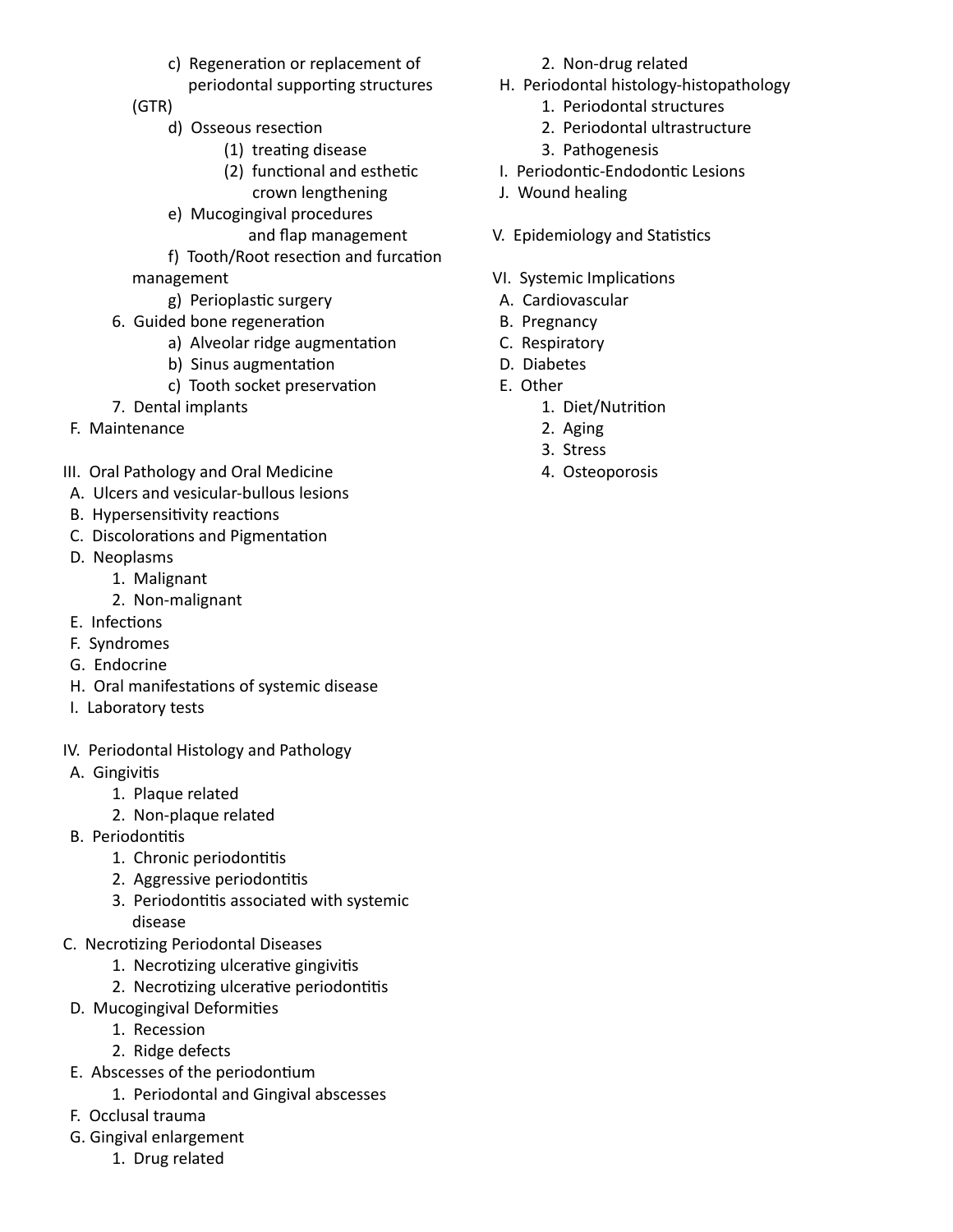# oral exam process



The exam follows a presentation, interview, and discussion format to evaluate the candidate's diagnostic and therapeutic skills. Candidates may request information from the Examiners to answer questions. Protocols developed by the Board form the basis of the testing process. Three protocols will be presented at each of two, 1  $\frac{1}{2}$  hour sequential (back to back) sessions on the same day, for a total of six protocols. Each session will be conducted by a team of two Examiners, for a total of four Examiners. ABP Directors and Examiners serve as Examiner teams. Five of the six protocols will consist of a single case or procedure. Each will be graded in six skills; Diagnosis, Etiology, Prognosis, Treatment Plan, Therapy, and Evaluation of Therapy and Maintenance. The sixth protocol will consist of three ten-minute vignette protocols. These may include such topics as medical management, medical emergencies, periodontal and oral medicine, perio-pathology, post-op complications and management of failures. Each ten-minute vignette protocol will be graded on only two skills: Diagnosis and Therapy. This sixth protocol will therefore have six grades from each Examiner, which is the same number of grades as the other five protocols. (Since the six grades for the vignette protocols are only in the Diagnosis and Therapy categories, these two categories will be slightly more weighted than the other four grading categories for the overall score.)

## **APPLICATION PROCESS:**

Applications may also be downloaded from the Board's website at www.abperio.org or obtained by calling the Board office at (410) 647-1324. Assignment of candidates to a session will be at the sole discretion of the Board.

Applications for the Oral Exam will not be approved if candidate has not submitted evidence of completion of an ADA accredited program in Periodontics. Evidence consists of a copy of the candidate's certificate or an official letter signed by BOTH the program Director and the Dean (or equivalent administrative officer) that specifies "successful completion of an educational program in Periodontology, which is accredited by the Commission on Dental Accreditation.

In order to register for the Oral Examination:

- 1. Complete the Oral Examination Application Form.
- 2. Read, date, and sign the Oral Examination Attestation Form (on-line application includes e-signature).
- 3. Read, answer questions, date, and sign the Oral Examination Credentials Form (included as a part of the on-line application).
- 4. Complete the on-line application or , mail completed Oral Exam Application, Attestation, and Credential Forms along with exam fee of \$2,100 (in U.S. Dollars, drawn on U. S. Bank) to the Board office by October 31st of the prior year in which you plan to take the Oral Exam.
- 5. Provide a full color passport style photo (allowable formats include jpg, tif, png, pdf).Candidates who request to withdraw from the oral examination must submit their request in writing to the Board office.
- 6. Candidates who withdraw and whose eligibility has not expired may transfer their oral examination fee to a subsequent examination for a reapplication fee of \$600. Candidates withdrawing with special circumstance; (i.e. illness, family death, national disaster) may submit written request to the Board that the oral examination reapplication fee be waived. The decision will be at the sole discretion of the Board and candidates will be notified in writing of the Board's decision.
- 7. Candidates who fail to attend the mandatory Orientation Session prior to the Oral Exam; or who fail to show for the Oral Examination must restart the application process by submitting a new completed application,attestation, and credential forms and fee of \$2,100.00 to the Board office.

## **EXAM DATES AND LOCATION:**

The Oral Exam is given each year at a time and place determined annually by the Board. Please visit the Board webite at www.abperio.org for details on specific exam dates and locations.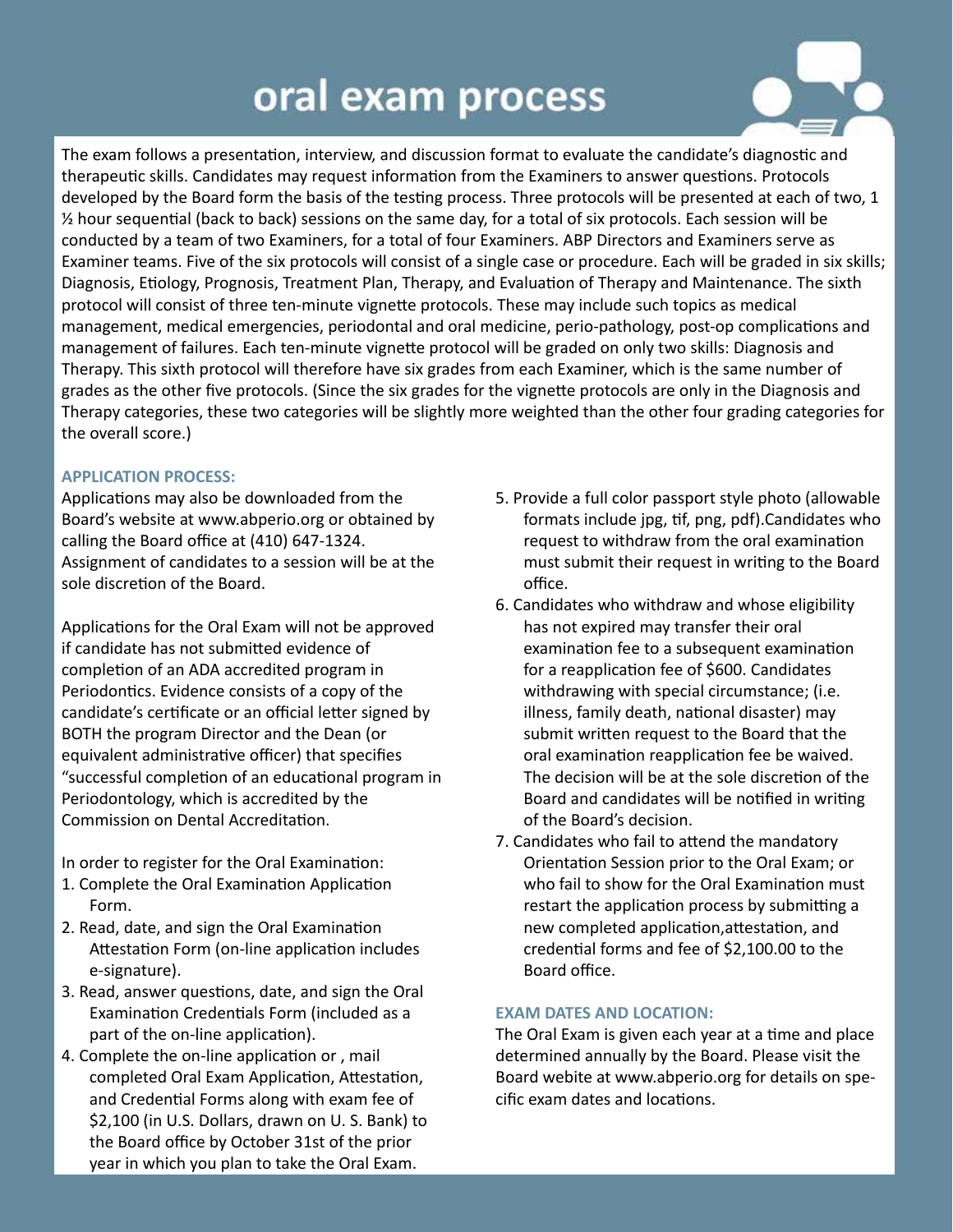## **ORIENTATION**

A mandatory candidate registration/orientation session will be held the day of candidate's exam at the testing center prior to the candidate's first 1.5 hr oral exam. Candidates must arrive and leave the testing center via shuttle transportation provided by the Board. Candidates will be picked up by the shuttle transportation at the designated candidate hotel and taken to the testing center. Candidates are required to show photo id at registration. Candidates will complete registration sign-in forms and will receive the oral exam orientation. Candidates will be taken back to the designated candidate hotel by shuttle transportation provided by the Board after their exam session is completed.



If, before the exam begins, a candidate recognizes one of their Examiners as their program director or residency faculty, the Examiner will contact the Executive Director of Examinations and Professional Affairs, so that the issue can be considered, and appropriate modifications will be made. If during the exam a Candidate becomes ill or if the judgment of the Examiners, unable to answer questions, the Examiners may terminate the exam and request the Board to reschedule the exam. If during the examination a Candidate becomes hostile toward an Examiner or accuses the Examiner of bias or inappropriate conduct, the Examiners may terminate the exam and request the Board to reschedule the exam. Incident reports are available to Examiners and Candidates and should be completed at the time of the exam. Reports of Incidents are referred to the Executive Director of Examinations and Professional Affairs. Ultimately, rescheduling of the exam is at the sole discretion of the Board.

## scoring & reporting results for the oral exam



Candidates will be graded in each of the six (or in diagnosis and therapy only for the vignette protocol) categories listed in the oral examination process section of these Guidelines. Candidates are scored independently by each member of the Examiner teams (2 each session). Each skill is graded as: 4-Outstanding; 3-Satisfactory; 2-Marginal; or 1- Unsatisfactory. Final scores will be computed statistically. Candidates will be notified of the results within 4-6 weeks following completion of the exam. The Board's Executive Director will send exam results in writing to the candidate by US postal mail. Candidates are solely responsible for notifying the Board office of any change in mailing address to ensure the timely delivery of results. The Board office will not provide exam results by phone, email, or facsimile.



Candidates who fail the Oral Exam and whose eligibility period has not expired may apply to repeat the exam within the eligibility period by submitting a completed application and the reapplication fee of \$2,100.00 (in U.S. funds). The reapplication fee must be received by the Board on or before October 31st of the year prior to the year in which the Oral Exam is to be repeated. No application fees will be refunded for failing the Oral Examination. Placement of candidates retaking the examination in a particular session is on a first come/first serve basis and ultimately at the sole discretion of the Board.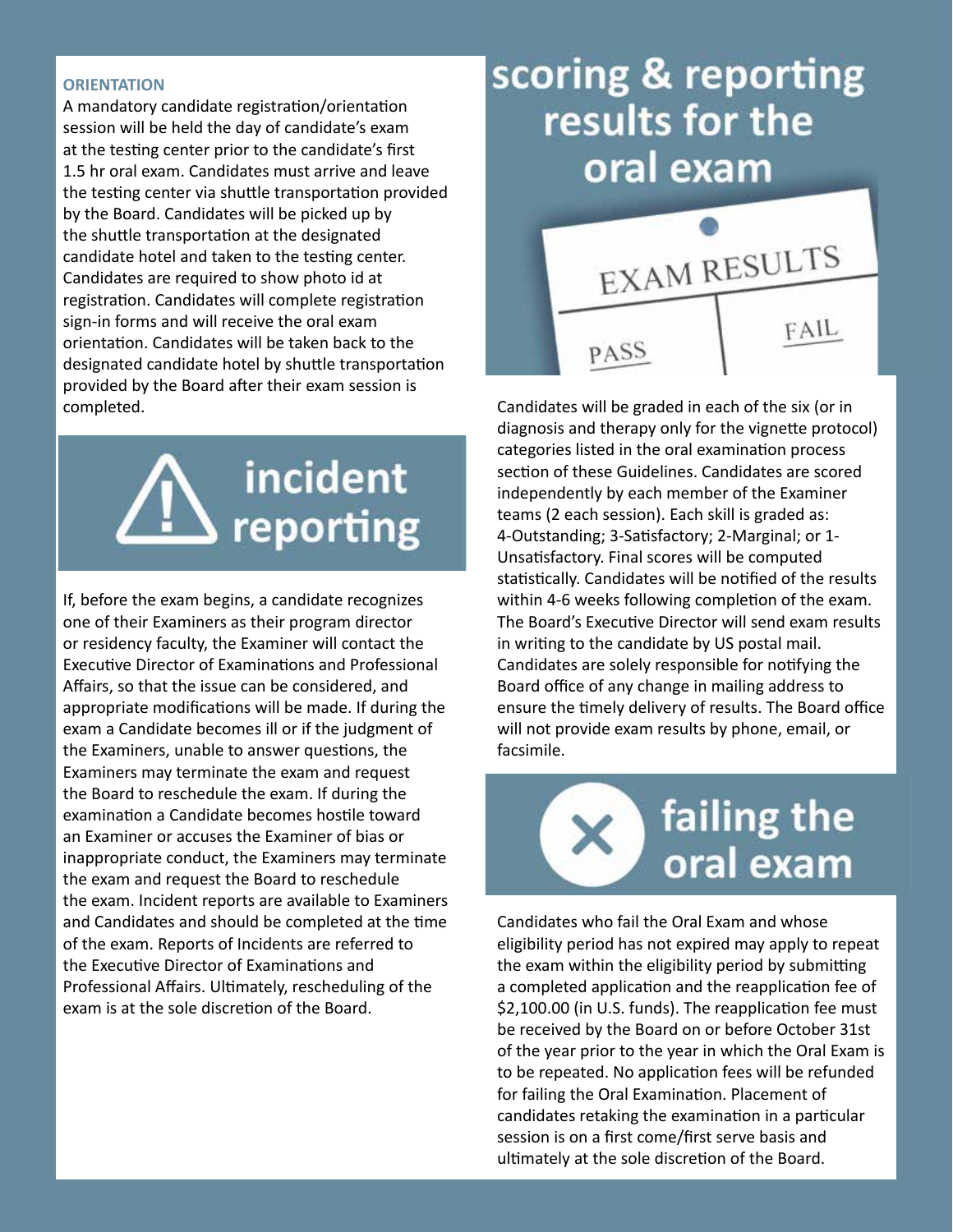

# passing the oral exam... what's next

## **CERTIFICATES:**

The Board shall issue each candidate who successfully completes the ABP Qualifying and Oral Examination a certificate. Duplicate certificates shall not be issued. Beginning May 2013 candidates who successfully complete the Oral Examination will be awarded time-limited certificates of six (6) years. Diplomates who were awarded certificates prior to May 2013 will continue to have certificates which are not time limited.

## **USE OF TERMS**

- The Board endorses the use of "Diplomate of the American Board of Periodontology" and "Practice Limited to Periodontology and Dental Implant Surgery" in professional letterheads and advertisements.
- The Board also endorses the statement that "The American Board of Periodontology is one of the nine recognized Dental Specialty Boards of the American Dental Association".
- The Board also endorses the use of a stamp for insurance forms stating, "Practice Limited to Periodontics and Dental Implant Surgery, Diplomate of the American Board of Periodontology."
- The Board endorses the use of the ABP Diplomate Seal. Requests to acquire the Diplomate Seal should be made by contacting the Board office.

## **SUPPORT FOR DIPLOMATES**

- Represents Diplomates at Specialty Board Conferences
- Provides for comprehensive programs of continued competency (recertification), including self-study continuing education programs and recertification certificates
- Provides order forms for Board Lapel Pin
- Provides CE Credit for successful completion ABP Qualifying Exam(6 Credits) and Oral Exam (12 credits)
- Publishes Brochure "Your Periodontist is a Diplomate of the American Board of Periodontology"
- Publication of individual listings on ABP web pages at www.abperio.org
- Acknowledgment of new Diplomates at the AAP General Assembly, AAP Periospectives, and ABP Website
- Awards 25-50 Year Anniversary Certificates to Diplomates
- Verifies Board certification and recertification to patients, state boards, hospitals, military organizations, HMO's, and insurance companies
- Provides ABP Seal for use on stationary and in advertisements. All Periodontist listed on stationary and in advertisements that include ABP Seal must be Diplomates of the ABP
- Provides certificate for completion of Recertification Requirements

# **Confidentiality**

 **Oral exam candidates are required to agree to the following confidentiality agreement:**

 *"I understand that the Board wishes to keep all test questions confidential so that they will not become available to future examinees, who may thereby obtain an unfair advantage. Accordingly, I agree not to retain the examination and not to discuss the questions or answers with anyone other than those who have taken this examination with me. I further understand that this examination is copyrighted work of the Board and that copying of any questions in any form constitutes infringements of the Board's copyright."*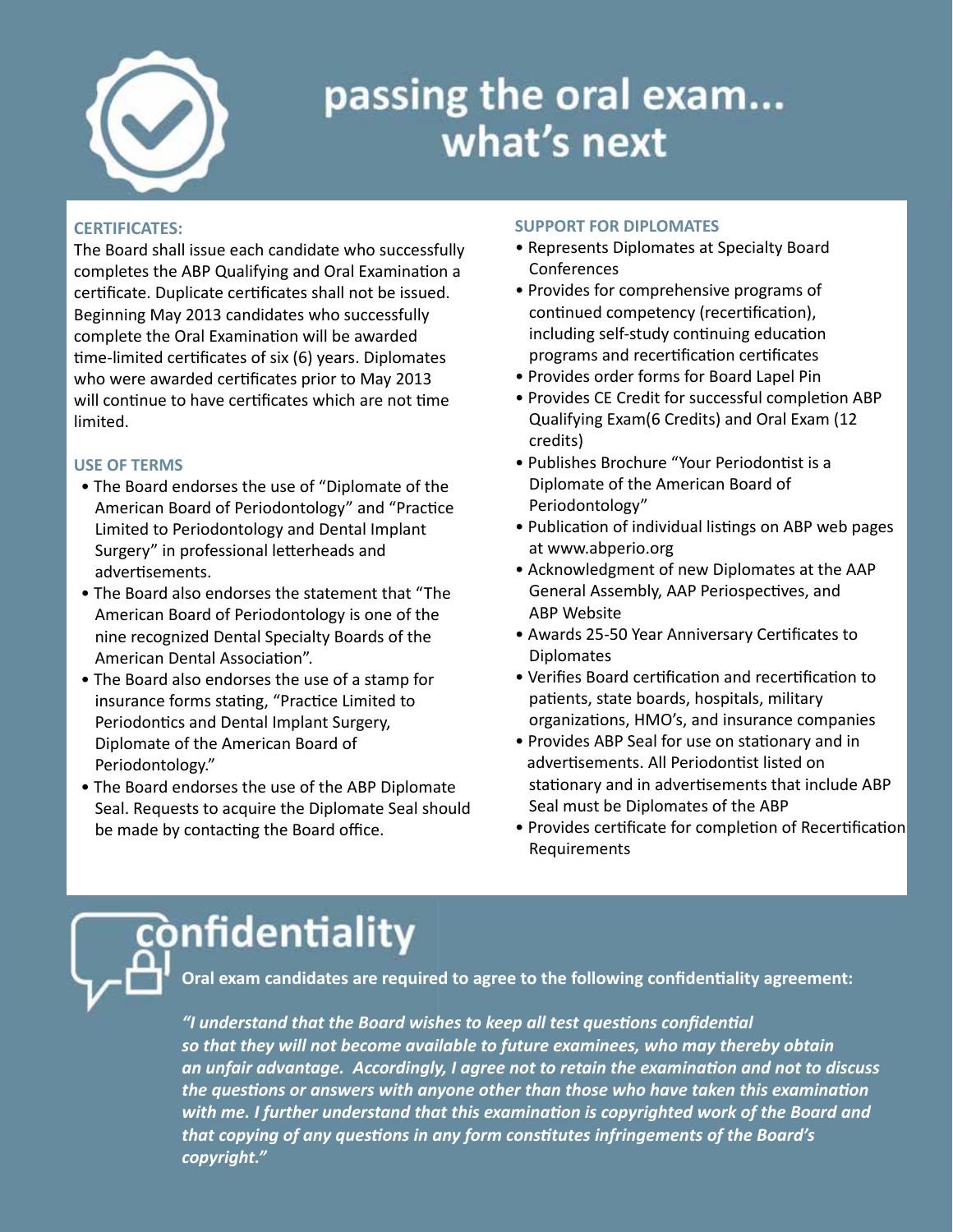

The Oral Exam follows a presentation, interview, and discussion format to evaluate the candidate's diagnostic and therapeutic skills. Candidates may request information from the Examiners to answer questions. Protocols developed by the Board form the basis of the testing process. Three protocols will be presented at each of two, 1 ½ hour sequential sessions (back to back) on the same day, for a total of six protocols. Each session will be conducted by a team of two Examiners, for a total of four Examiners. ABP Directors and Examiners serve as Examiner teams. Five of the six protocols will consist of a single case or procedure. Each will be graded in six skills; Diagnosis, Etiology, Prognosis, Treatment

Plan, Therapy, and Evaluation of Therapy and Maintenance. The sixth protocol will consist of three ten-minute vignette protocols. These may include such topics as medical management, medical emergencies, periodontal and oral medicine, perio-pathology, post-op complications and management of failures. Each ten-minute vignette protocol will be graded on only two skills: Diagnosis and Therapy. This sixth protocol will therefore have six grades from each Examiner, which is the same number of grades as the other five protocols.(Since the six grades for the vignette protocols are only in the Diagnosis and Therapy categories, these two categories will be slightly more weighted than the other four grading categories for the overall score.)

## **ORAL EXAM PROTOCOL CONTENT OUTLINE**

Protocols have been prepared to examine candidate's knowledge in the following areas:

- I. Non-surgical therapy
	- A. Plaque control / behavior modification
	- B. Scaling, root planing / debridement
	- C. Pharmacotherapeutics / irrigation
	- D. Stress reduction / sedation
	- E. Occlusal therapy / splints / TMJ
	- F. Interdisciplinary therapy, e.g. ortho, endo, restorative dentistry
- II. Surgical therapy
	- A. Crown lengthening for
		- a. restorative dentistry
		- b. cosmetic reasons
	- B. Gingival attachment procedures, e.g. Mod. Widman, open flap debridement, ENAP
	- C. Regeneration or replacement of periodontal supporting structures
		- a. Bone replacement grafting
		- b. Barrier therapy, e.g. GTR
		- c. Combination graft and barrier
		- d. Root surface conditioning
		- e. Growth Factors
- D. Resective
- a. Soft tissue
- b. Hard tissue
- c. Root resection
- d. Periodontal plastic surgery
- e. Soft tissue grafts
- f. Pedicle flaps
- g. Combination pedicle flaps, connective tissue
- h. Connective tissue grafts
- i. Barriers
- E. Dental implants
	- a. Placement
		- b. Repair /removal
- F. Site preparation, e.g. sinus elevation, GBR
- G. Post-op complications and management of failed therapy
- III. Oral/Systemic Interrelationships
	- A. Oral medicine
	- B. Oral pathology
	- C. Perio / Medicine / Systemic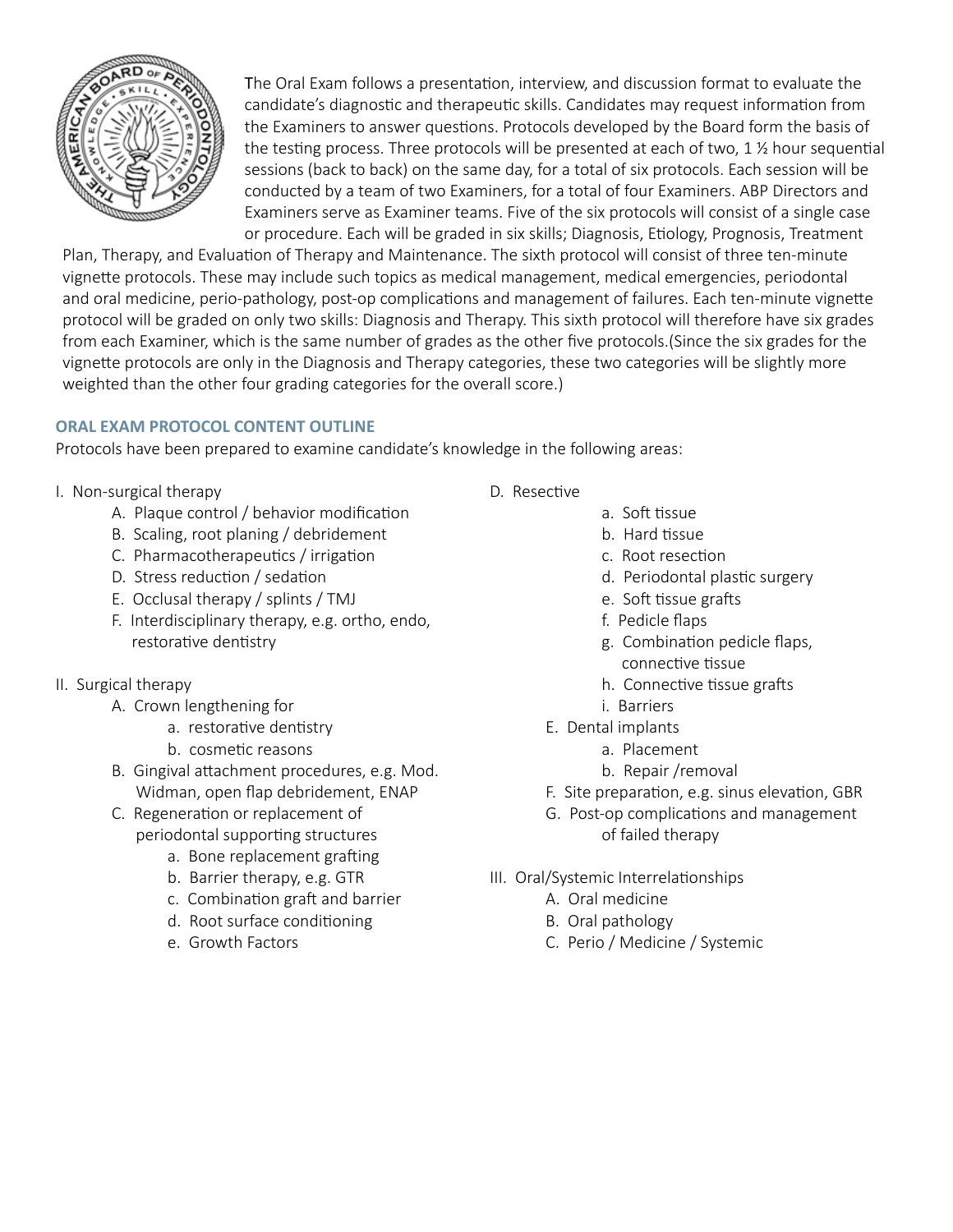

## **THE AMERICAN BOARD OF PERIODONTOLOGY**

SAMPLE ORAL EXAM PROTOCOL

The following hypothetical protocol is provided as an example of what one protocol may include. Actual protocols may be more or less comprehensive than the following example:

The patient is a 41-year-old Caucasian male who presented with a chief complaint of a recently developed space between his front teeth. He reports that his general health is good, but premedicates with clindamycin for a prosthetic heart valve. He states that he is allergic to penicillin. His gums bleed occasionally with brushing.

Candidate will usually receive charting of localized area.

Digitized photographic slides to be used throughout the questioning period for this protocol include:

- 1. Maxillary anterior photograph demonstrating anterior open bite, and open contact 7-8.
- 2. Preoperative radiograph #6-11
- 3. Occlusal view demonstrating excessive occlusal wear
- 4. Surgical site #6-11
- 5. One-year post-op radiographs
- 6. One-year post-op photographs #6-11

## **DIAGNOSIS**

Describe how you would proceed in order to generate an accurate periodontal diagnosis including any intraoral and extra-oral pathoses. Candidates should consider the following factors in making the diagnoses of Localized Severe Chronic Periodontitis with Occlusal Traumatism:

- Medical history
- Occlusion anterior open bite, centric prematurities
- Plaque/calculus
- Recession
- Attachment levels/pocket depths
- Bone loss
- Mobility

## **ETIOLOGY**

What etiologic factors are pertinent in this patient? Candidates should consider the following factors:

- Space between #7 & 8
- Open contacts
- Food impaction
- Occlusal trauma
- Plaque and calculus
- 
- Anterior open bite
- Centric prematurity
- Habits
- Genetics

## **PROGNOSIS**

What would you consider the prognosis to be for individual teeth and for the overall dentition both short and long term in this patient? Candidates should be able to discuss:

- Short/long term prognosis of #'6-11, and how derived?
- Will prognosis change after treatment?
- Will prognosis change with different treatment modalities? Why? How?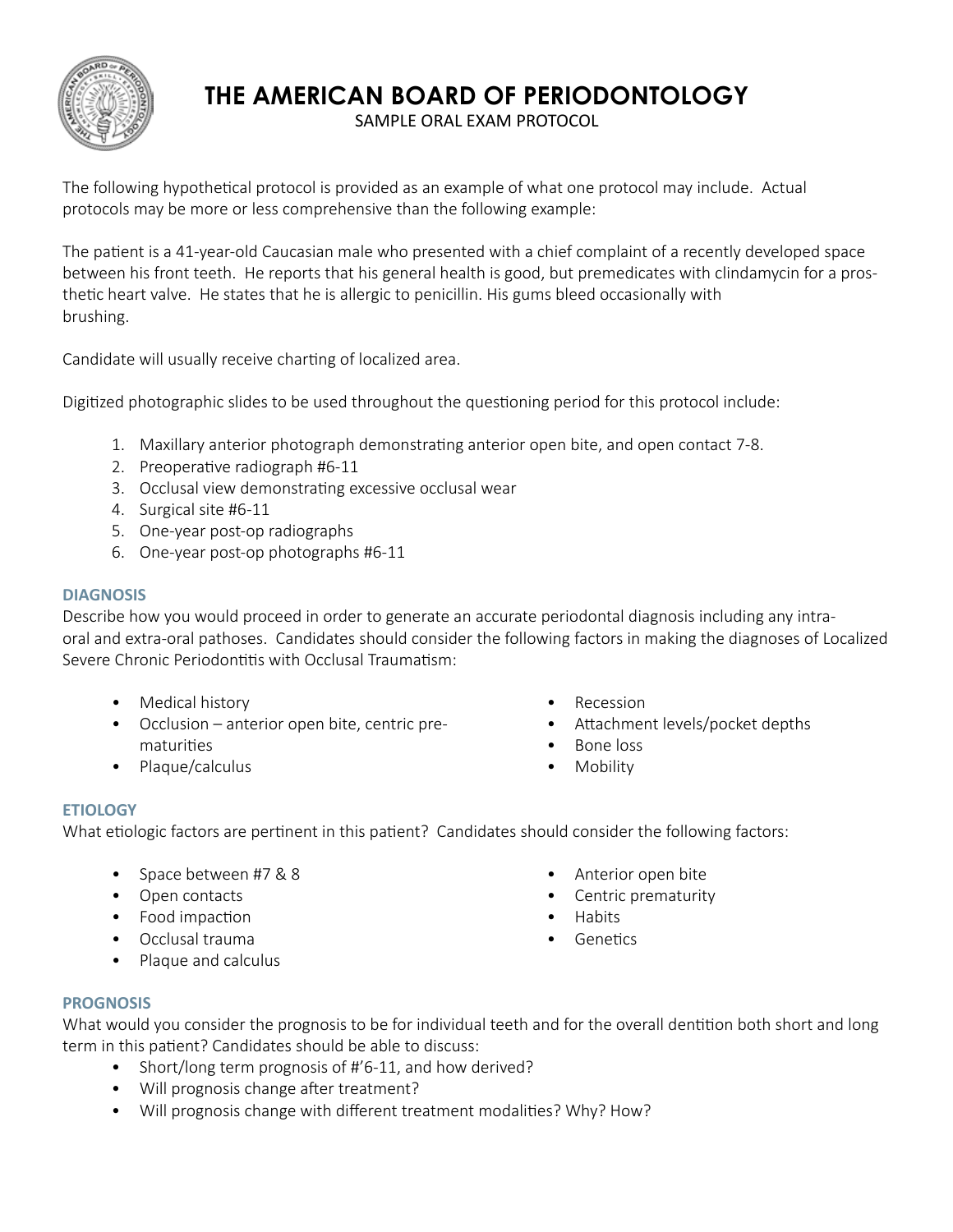## **TREATMENT PLANNING**

Please proceed with your treatment plan for this patient. You may request to review any information that you believe important to this task. Candidate should be prepared to discuss:

- Which options are best for this patient and why
- Order of treatment
- Rationale for each treatment
- What is the expected outcome for each treatment?

## **SELECTED THERAPY**

Discuss the rationale for the selected therapy. Possible Questions: 1) Since you chose to extract #7,8 please provide your rationale; 2) If you chose to retain #7,8 what therapy(ies) would you consider; 3) Please provide in detail your technique for grafting #7,8. and why you chose this technique; 4) Describe the specific techniques you would use for the treatment of #'s 7 & 8 and how you would perform them; 5) Discuss implant placement in this region. Candidate should be prepared to discuss:

- GTR flap design, materials, steps
- Root treatment how (manual, sonic, ultrasonic, rotary), why?
- Root conditioning
- Graft –choices
- Barrier choices
- Suture
- Dressing placement?
- Antibiotics localized- systemic
- Post-op management

## **EVALUATION AND MAINTENANCE OF THERAPY**

What factors would you consider when evaluating results of therapy? Candidate should be prepared to discuss:

- What were goals
- How to measure results
- When to measure results why?
- What is success?
- What is failure?

What factors would you consider in developing a maintenance schedule for this patient? Candidate should be prepared to discuss:

- How to maintain 0-3 mm pockets
- How to maintain 3-5 mm pockets
- How to maintain 5-7 mm pockets
- When to retreat-Why
- Reasons not to retreat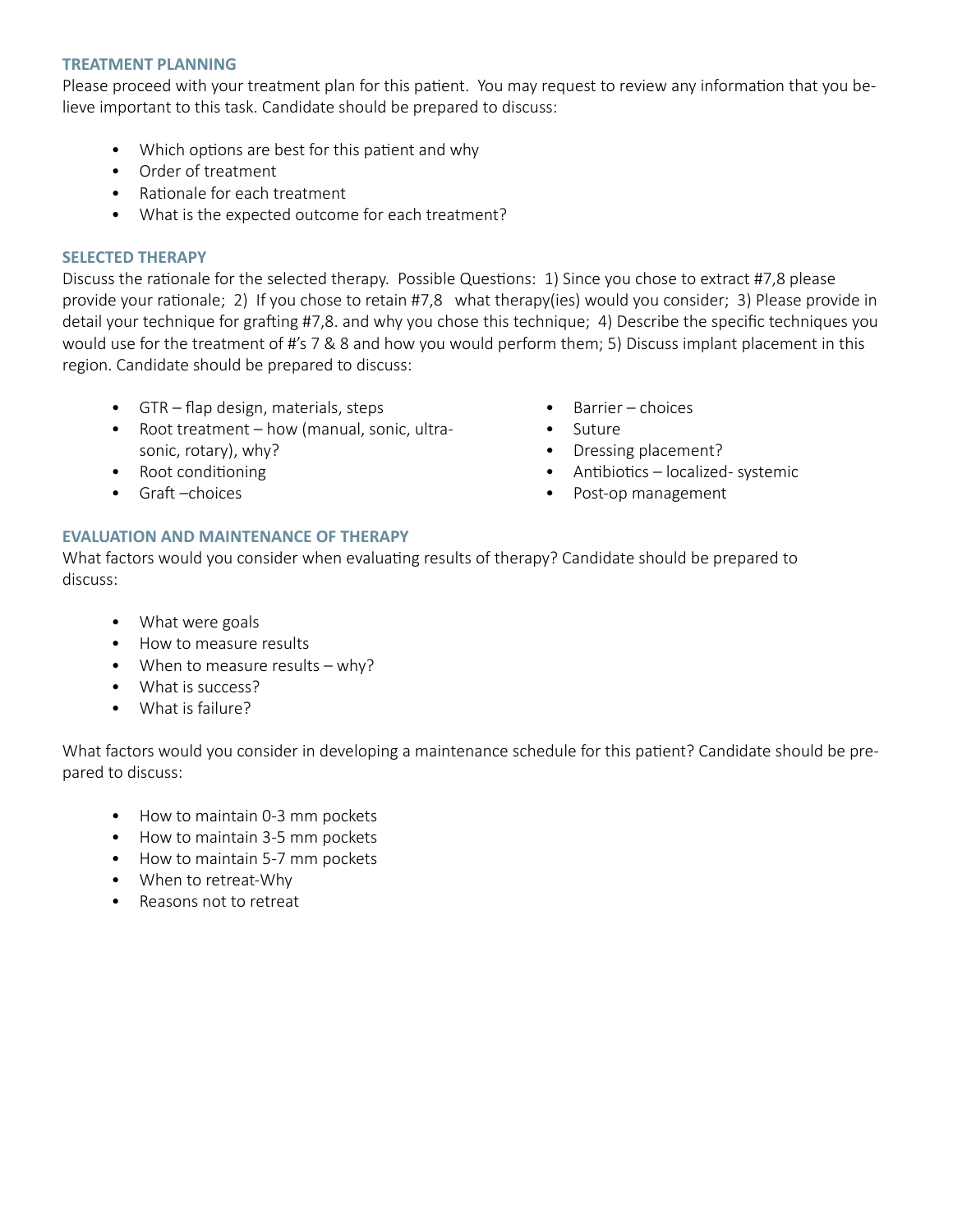

## **THE AMERICAN BOARD OF PERIODONTOLOGY**

SAMPLE ORAL EXAM VIGNETTE

This example represents one ten-minute vignette, which is one third of the Vignette Protocol. Two additional vignettes, consisting of unrelated topics, would also be included in the 30-minute Vignette Protocol.

The patient is a 63-year-old Caucasian female for whom you placed an implant to replace tooth #5. The implant was placed 18 months ago and restored four months following placement. The patient has not been back to your practice since the implant was restored. Her general dentist referred her back to you because of swelling and soreness around the implant.

Candidate will be able to view photograph and radiographs of the area as well as charting completed when the patient arrived.

Charting demonstrated a 10mm. pocket over the facial of the implant with 5mm pockets in the palatal and interproximals.

A periapical radiograph demonstrated a radiolucency over the coronal 1/3 of the implant.

The clinical photo demonstrates edema and erythema #5 area,

**Diagnosis:** Describe how you would determine a diagnosis for the #5 area.

Candidate should be able to describe the clinical appearance, findings and history that would lead to the diagnosis of ailing implant.

- 1. History
- 2. Clinical findings
- 3. Radiographic picture
- 4. Symptoms

**Therapy:** Candidate should be able to describe his/her approach to treating this ailing implant and provide a rationale for treatment.

- 1. Surgical vs non-surgical treatment
- 2. Disinfection of site
- 3. Flap design & debridement
- 4. Regenerative procedures including;
	- Grafting materials
		- Barriers
		- Suturing & Post-op
		- Post-surgical meds
		- Post-op management and maintenance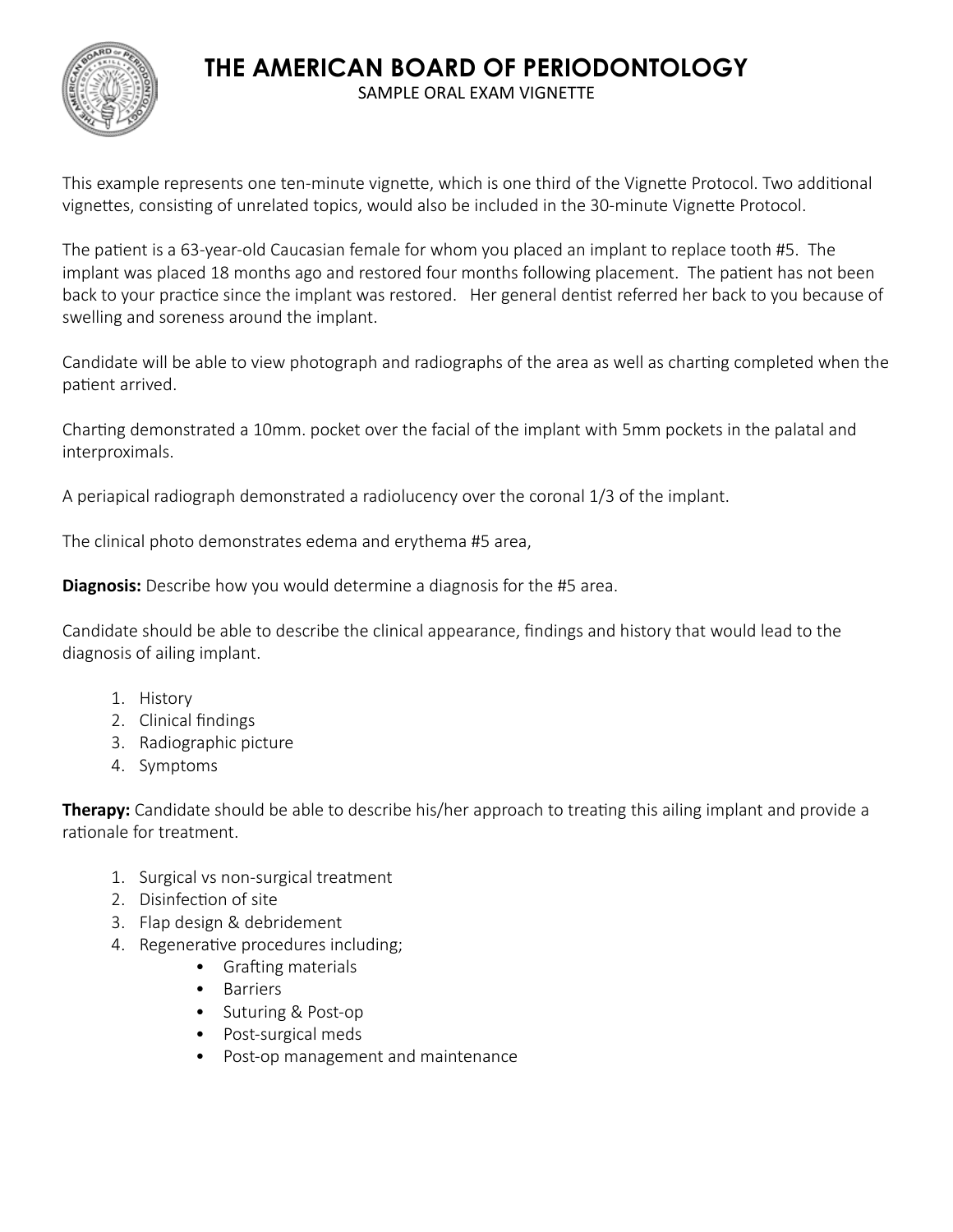## **THE AMERICAN BOARD OF PERIODONTOLOGY** SAMPLE CHARTING



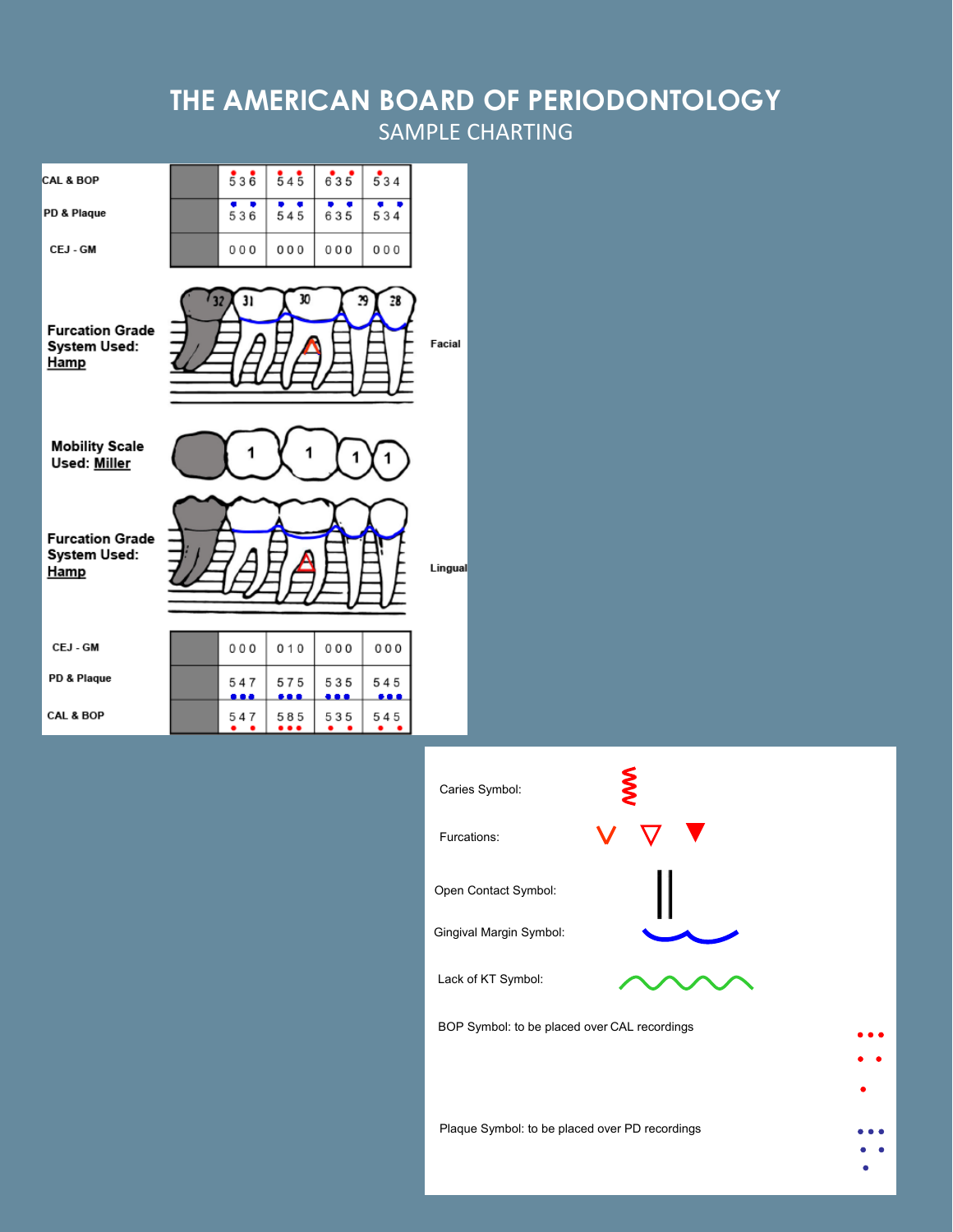## **THE AMERICAN BOARD OF PERIODONTOLOGY** PROTOCOL EVALUATION RATING SCALE DEFINITIONS

|                                                                                  | <b>UNSATISFACTORY</b><br>(1)                                                                        | <b>MARGINAL</b><br>(2)                                                               | <b>SATISFACTORY</b><br>(3)                                                   | <b>OUTSTANDING</b><br>(4)                                                                                       |
|----------------------------------------------------------------------------------|-----------------------------------------------------------------------------------------------------|--------------------------------------------------------------------------------------|------------------------------------------------------------------------------|-----------------------------------------------------------------------------------------------------------------|
| <b>Diagnosis</b><br>(intra-and extra-oral<br>pathoses and<br>Periodontal Dx) (1) | Dx is incorrect or incom-<br>plete and potentially<br>harmful.                                      | Dx is incomplete but<br>safe                                                         | Dx is correct but not is thoroughly and<br>outstanding                       | Dx is correct and<br>impressively<br>reasoned                                                                   |
| Etiology (2)                                                                     | Etiology that is<br>incorrect or incomplete<br>and potentially<br>harmful.                          | Etiology is incomplete<br>but safe                                                   | Etiology is correct<br>but not outstaning                                    | Etiology is correct<br>and is thoroughly<br>and impressively<br>reasoned                                        |
| Prognosis (3)<br><b>Treatment</b>                                                | Prognosis that is<br>incorrect or incomplete<br>and potentially<br>harmful.                         | Prognosis is<br>incomplete but safe                                                  | Prognosis is<br>correct but not<br>outstanding                               | Prognosis is<br>correct and is<br>thoroughly and<br>impressively<br>reasoned                                    |
| Planning (4)                                                                     | Tx plan is incorrect or<br>incomplete and<br>potentially harmful.                                   | Tx plan is incomplete<br>but safe                                                    | Tx plan is<br>correct but not<br>outstanding                                 | Tx plan is correct<br>and is thoroughly<br>and impressively<br>reasoned                                         |
| <b>Selected Therapy (5)</b>                                                      | Selected Therapy is<br>incorrect or incomplete<br>and potentially h<br>armful.                      | Selected Therapy is<br>incomplete but safe                                           | Selected Therapy<br>is correct but not<br>outstanding                        | Selected Therapy is<br>correct and is<br>thoroughly and<br>impressively<br>reasoned                             |
| <b>Evaluation and</b><br><b>Maintenance of</b><br>Therapy (6)                    | Evaluation and<br>Maintenance of<br>Therapy are incorrect/<br>incomplete and<br>potentially harmful | Evaluation and<br>Maintenance of<br>Therapy are<br>incorrect/<br>incomplete and safe | Evaluation and<br>Maintenance of<br>Therapy is correct<br>by not outstanding | Evaluation and<br>Maintenance of<br>Therapy are<br>correct and is<br>thoroughly and<br>impressively<br>reasoned |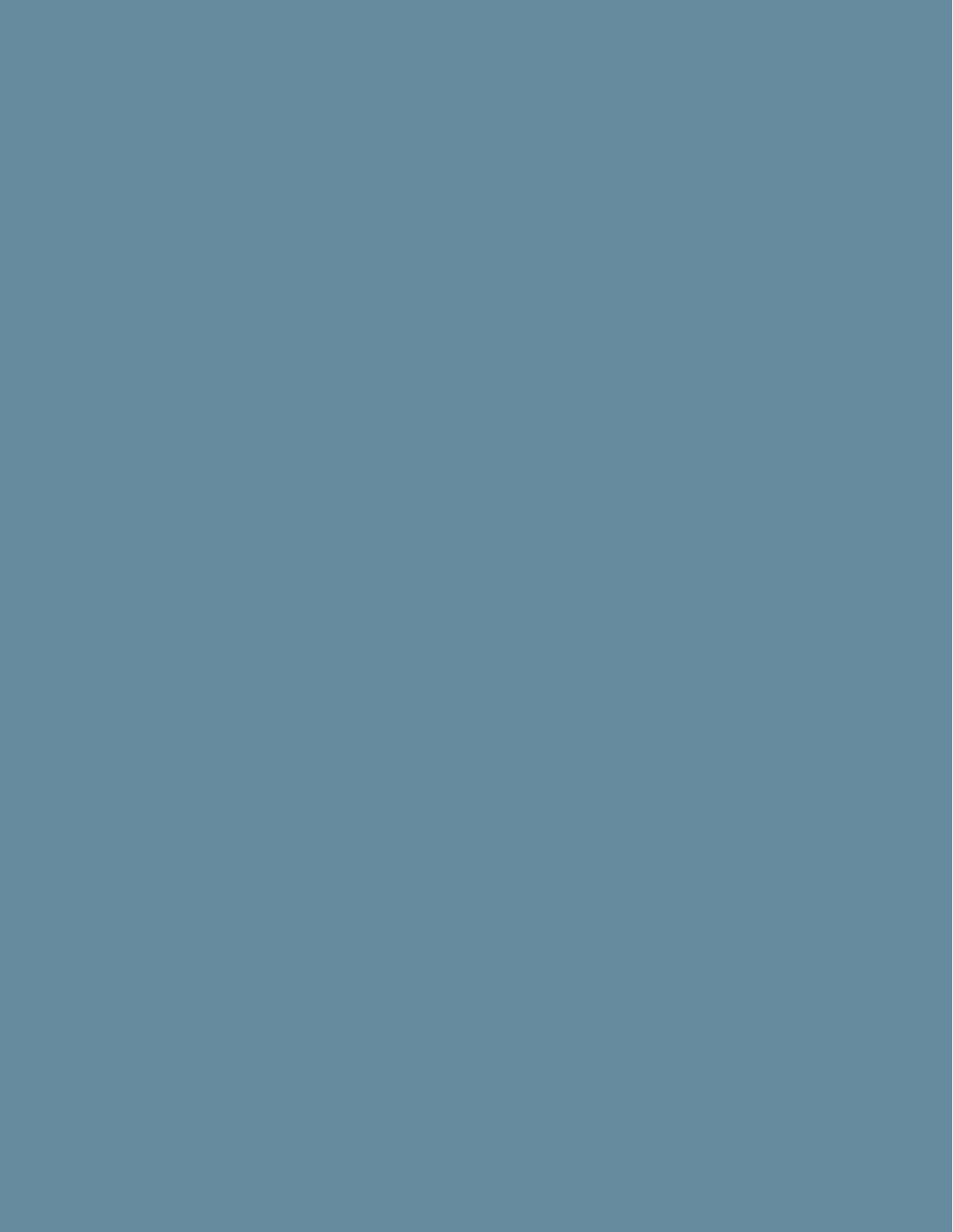# **IMPORTANT POLICIES**

- Special Accommodation
- Procedures for Requesting Accommodations
- Sexual Harassment
- Standard of Conduct
- Examiner Disqualification Disclosure
- Non-Discrimination Clause
- English as Official Language Policy
- **CE Credits**
- Withdrawal
- No Show
- Exam Cancellation
- Handling of Complaints about Candidates for Certification
- Appeal of the Qualifying Exam Failure
- Appeal of the Oral Exam Failure
- Procedures for Submitting an Appeal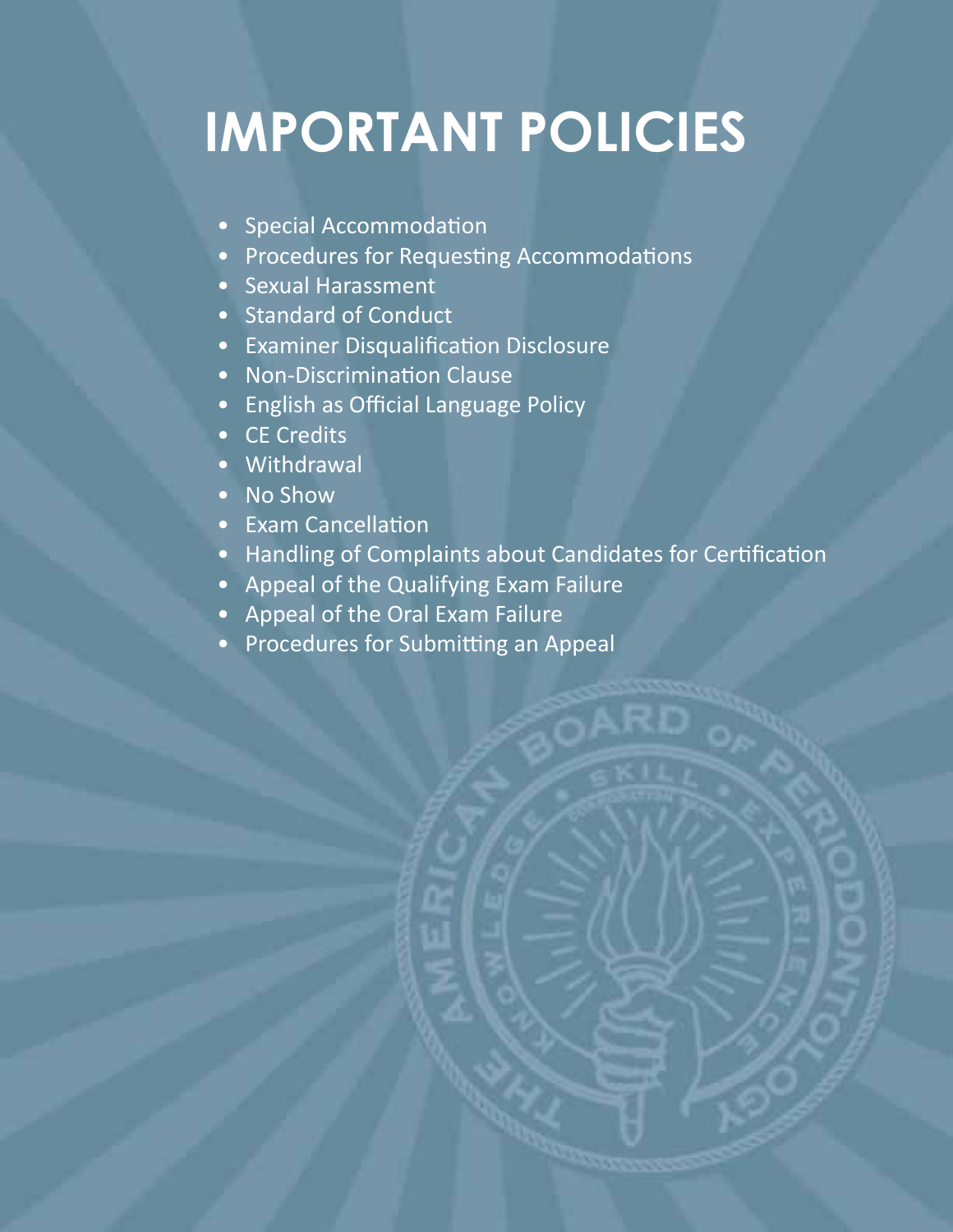## **SPECIAL ACCOMMODATIONS**

Upon timely request, the American Board of Periodontology will make reasonable accommodations to its examination procedures to accommodate candidates with a documented disability. An accommodation will be considered reasonable only if it (1) does not pose an undue financial burden on the Board and (2) does not substantially interfere with assessment of the knowledge or skills that the examination is intended to measure.

## **PROCEDURES FOR REQUESTING ACCOMMODATIONS**

Any request for accommodation arising out of a disability must be made in writing at the time of submission of the application for the Qualifying or Oral Examination unless the candidate demonstrates that the disability occurred after submission of the application. Failure to make a timely request for accommodation waives any right to an accommodation.

A request for accommodation must include a brief description of the disability, a description of the accommodation sought, an explanation of why the accommodation is necessary to address the disability and supporting documentation of the disability from a licensed physician or other health care provider. The Board reserves the right to have the candidate examined, or the candidate's medical records reviewed, at the Board's expense, by a licensed physician designated by the Board.

A separate request for accommodation must be submitted with each application. If a request was made with respect to the Qualifying Examination, a new request must be submitted with respect to the Oral Examination.

The Executive Director will review any request, follow up with the candidate if necessary, and make a recommendation to the Americans with Disabilities Act Committee. The committee will determine what, if any, accommodation to provide. It will notify the candidate of its decision with ten (10) days after the decision is made.

The candidate will have ten (10) days to appeal the decision to the Appeals Committee. The candidate may appeal by writing a letter to the Executive Director explaining why the accommodation offered by the committee is inadequate. Unless the Appeals Committee decides otherwise, no presentation will be permitted other than such letter. The Committee will consider the appeal in a specially convened conference call. It will notify the candidate with ten (10) days after the decision is made. Any questions about the this policy should to addressed to the Board Office.

## **SEXUAL HARASSMENT POLICY**

It is the policy of The American Board of Periodontology that all Directors, Consultants, Examiners, and Employees are responsible for assuring that the work place and examination process is free from sexual harassment. Because of the American Board of Periodontology's strong disapproval of offensive or inappropriate sexual behavior, all Board members, consultants, examiners, and employees must avoid any action or conduct which could reasonably be viewed as sexual harassment, including: (1) unwelcome sexual advances, (2) requests for sexual acts or favors or (3) other communications or physical conduct of a sexually harassing nature.

Any complaint of sexual harassment shall be made to the Executive Director except that if the complaint is directed against the Executive Director, it shall be made to the Chair. All complaints will be addressed promptly and with sensitivity to the privacy interests of both the complainant and the accused individual. If it is deemed appropriate, legal counsel will be consulted.

The American Board of Periodontology will take appropriate corrective action, including disciplinary measures when justified, to remedy all violations of this policy.

## **STANDARD OF CONDUCT**

The ABP may establish, enforce, and update from time to time, as determined by the Board of Directors, a Standard of Conduct for Candidate Certification and Diplomate Recertification. This Standard of Conduct shall set forth the ethical standards required of candidates participating in the certification and Diplomates in the recertification process, the violation of which may result in disciplinary action by the ABP.

## **EXAMINER DISQUALIFICATION DISCLOSURE**

Prior to the examination, Directors and Examiners will review the names of candidates. They will disqualify themselves from any candidate with whom they may have a conflict of interest (i.e. former student, a very close friend, or professional associate). Knowing a candidate or having met a candidate is not reason for disqualification.

## **NON-DISCRIMINATION CLAUSE**

It is the policy of the American Board of Periodontology to evaluate every candidate solely on the merits of the candidate's application and performance. The Board and its examiners and employees shall not discriminate on the basis of race, religion, national origin, gender, sexual orientation, age, or disability.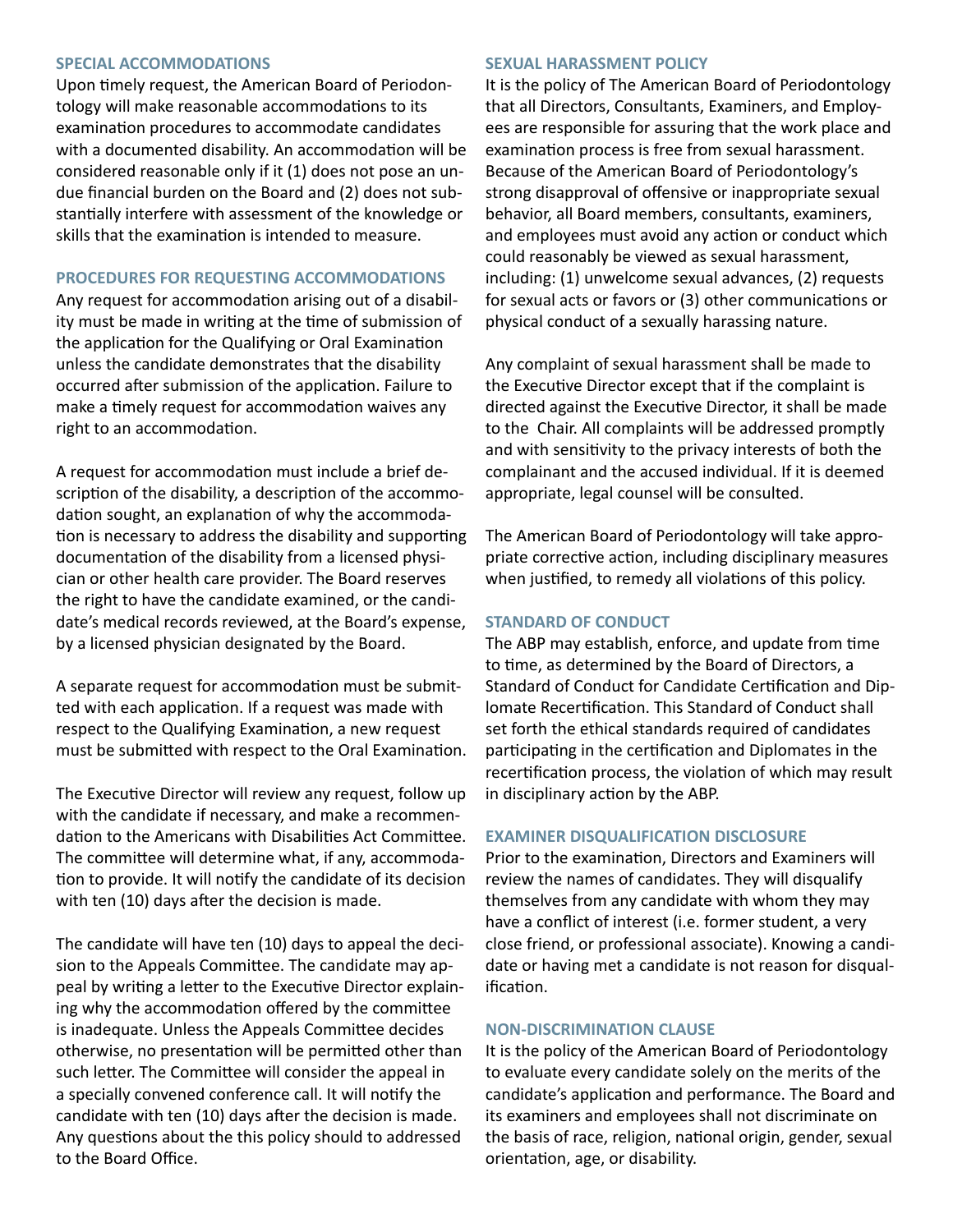#### **ENGLISH AS THE OFFICIAL LANGUAGE**

The official language of the American Board of Periodontology is English. Both the Qualifying and Oral Examination are conducted in English. Inability to speak or understand English will not be considered a disability for testing purposes.

## **CE CREDITS**

The American Board of Periodontology will, on request, grant 6 continuing education credits for taking and passing the Qualifying Examination, 12 continuing education credits for taking and passing the oral examination, and 2 continuing education credits for completion of the Self Study Recertification Program.

#### **WITHDRAWAL**

Candidates who withdraw prior to the Oral Examination and whose eligibility has not expired may transfer their oral examination fee to a subsequent examination within their eligibility period for a reapplication fee set by the Board of Directors. Notification of withdrawal must be submitted in writing to the Board office. Candidates withdrawing with special circumstances (i.e., illness, pregnancy, family death, national disaster) may submit a written request to the Board that the oral examination reapplication fee be waived. The Board will review the request and determine if fee should be waived. Assignment of candidates to a session will be at the sole discretion of the Board.

#### **NO SHOW**

A candidate who fails to appear for the oral examination as scheduled, without prior notification to the Executive Director, will be required to pay the entire examination fee to reschedule the examination. Consideration to waive the fee for candidates who have special circumstances such as illness, death in the family, will be considered by the Board.

#### **EXAM CANCELLATION**

The American Board of Periodontology will make every attempt to administer the Qualifying and Oral Examinations as scheduled. Should the ABP, in its sole discretion, cancel all or part of an Examination, or as a result of events beyond its control be unable to administer an Examination to its completions at the appointed date, time and location, the ABP is not responsible for any expense the candidate may have incurred in connection with the canceled Examination, nor for any expense the candidate may incur for any substitute Examination.

## **HANDLING COMPLAINTS ABOUT CANDIDATES FOR CERTIFICATION**

The Board will not certify a candidate if it has substantial questions about the ability of the candidate to practice dentistry in a competent manner and with due regard for the interests of patients. When materials that question the competence of a candidate have been brought to the attention of the Board, these materials should be investigated by staff and referred to the Credentials Committee. If after reasonable investigation the Credentials Committee has substantial doubt about the ability of the candidate to practice in the best interest of patients, that Candidate will not be certified.

The Board has the right not to certify a candidate if the candidate (a) has had a license to practice dentistry revoked, Inactive, or restricted in any jurisdiction, b) has been convicted of or completed nolo contendere to any felony or (c) has a physical or psychological condition, including but not limited to substance abuse, that may interfere with the practice of dentistry).

The Board will require each candidate for certification and recertification to complete a statement attesting to the candidate's credentials and providing such additional information and attestations as the Board may request that may bear on the decision to certify or recertify.

#### **APPEAL OF QUALIFYING EXAMINATION FAILURE**

A candidate who has failed the Qualifying Examination may appeal the adverse decision based on equipment failure or technical difficulties at the testing facility. Disagreement with the correctness of an answer to a question on the Qualifying Examination is not grounds for appeal.

## **APPEAL OF ORAL EXAMINATION FAILURE**

A candidate who has failed the Oral Examination may file an appeal with the Executive Director of Examinations and Professional Affairs. To be valid the appeal must be received by the Executive Director of Examinations and Professional Affairs within thirty (30) days after receipt by the candidate of notice of the adverse decision.

An appeal must contain a statement of the specific reason or reasons that the candidate believes that the decision was improper. It must also include any supporting documentation that the candidate wishes to have considered. Failure to provide a specific reason or reasons as to why the candidate believes the adverse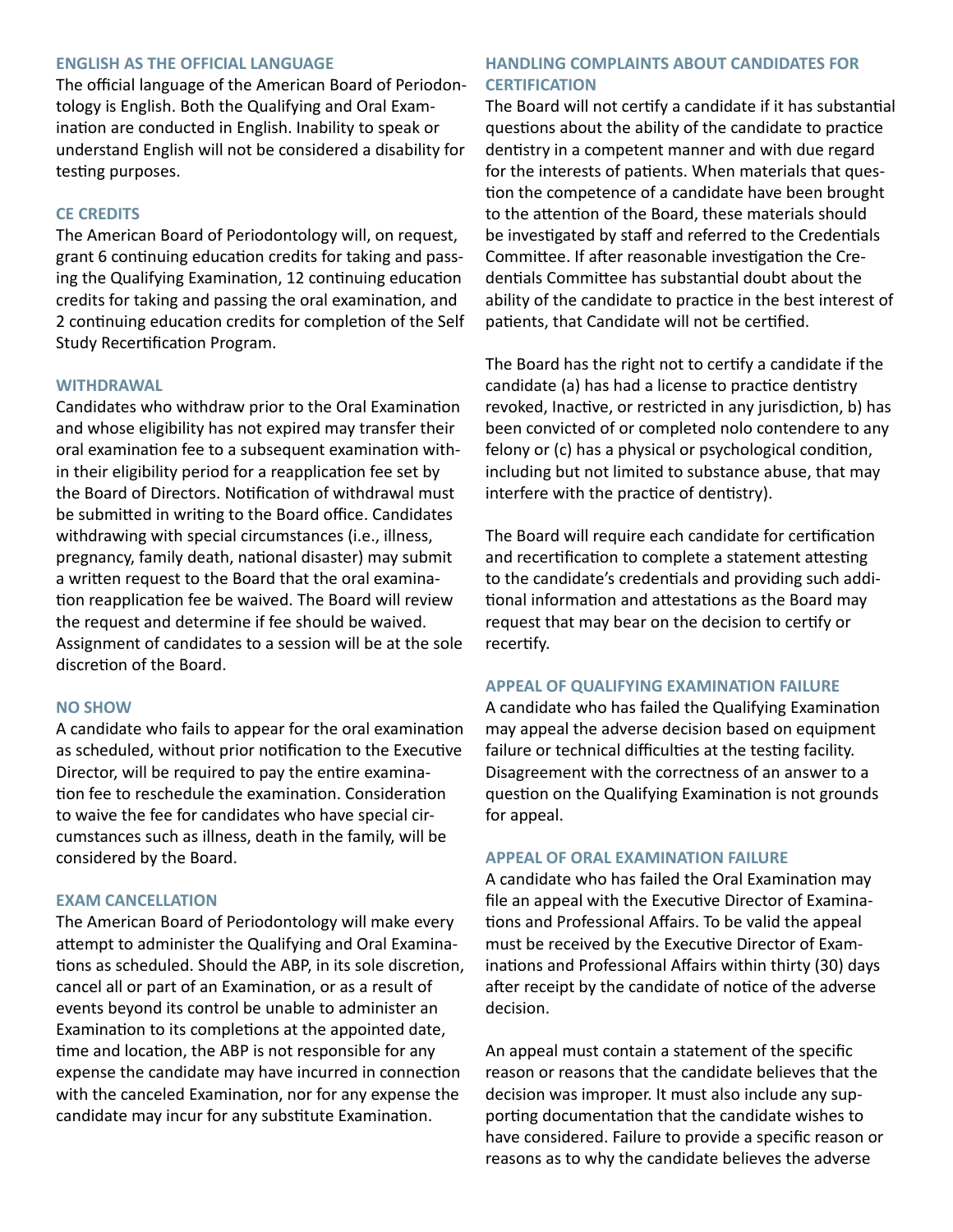decision was improper may be grounds for refusal to hear the appeal.

Disagreement with the judgment of the Examiners is not a valid reason for an appeal. Rather, the candidate must present facts tending to suggest that the conduct of the examination was improper or flawed or that some other event occurred that biased the result. Absent improper conduct of the examination or a biasing event, the Appeals Committee will not substitute its judgment for the judgment of the Examiners and will not re-grade any examination.

## **PROCEDURES FOR SUBMITTING AN APPEAL**

A candidate or Diplomate who has received an adverse decision affecting certification or recertification may appeal the adverse decision by filing a written appeal with the Executive Director of Examinations and Professional Affairs. An "adverse decision affecting certification or recertification" may consist of:

> 1. Rejection of credentials for eligibility to sit for the Qualifying Examination or the Oral Examination;

2. Receipt of a failing grade on the Qualifying Examination or the Oral Examination;

3. Denial of a request for extension of the eligibility period; or

4. Denial or revocation of certification or recertification – or placement on Inactive status for reasons other than non-payment of annual registration fee.

To be valid, the appeal must be received by the Executive Director within thirty (30) days after receipt by the candidate or Diplomate of notice of the adverse decision. It must be accompanied by the appeals fee set by the Board payable to the American Board of Periodontology. This fee is designed to defray the Board's administrative and legal costs in considering the appeal.

An appeal must contain a statement of the specific reason or reasons that the candidate or Diplomate believes that the decision was improper. It must also include any supporting documentation that the candidate or Diplomate wishes to have considered. Failure to provide a specific reason or reasons as to why the candidate or Diplomate believes the adverse decision was improper

may be grounds for refusal to hear the appeal.

All appeals will be subject to preliminary review by the Executive Director. Unless the Executive Director determines that an appeal is frivolous or fails to meet applicable procedural requirements, a properly filed appeal will be considered by an Appeals Committee consisting of three individuals who did not participate in the adverse decision. The Appeals Committee shall be appointed by the Executive Director and shall include at least two current Directors of the Board. If possible, the Committee shall not include any Periodontist who might reasonably be regarded as being in competition with the candidate or Diplomate, who was involved in training the candidate or Diplomate, or who is a family member or associate of the candidate or Diplomate.

The Appeals Committee will review the specific grounds for appeal set forth by the candidate or Diplomate. If the Appeals Committee determines that there is no reason to alter the adverse decision, it shall affirm that decision. If the Appeals Committee determines that the adverse decision was improper, it shall reverse or modify the decision. If the Appeals Committee believes that it requires additional information from the candidate or Diplomate, it may request that information either formally or informally.

The Appeals Committee shall notify the candidate or Diplomate in writing of its decision, including the reasons therefor, within thirty (30) days after reaching the decision. The Committee shall endeavor to reach its decision within sixty (60) days after receiving a properly filed appeal – unless it has requested additional information from the candidate or Diplomate. The decision of the Appeals Committee shall be provided to the full Board as information. The decision of the Appeals Committee shall constitute the final decision of the American Board of Periodontology unless the Board determines to reconsider the decision of the Committee.